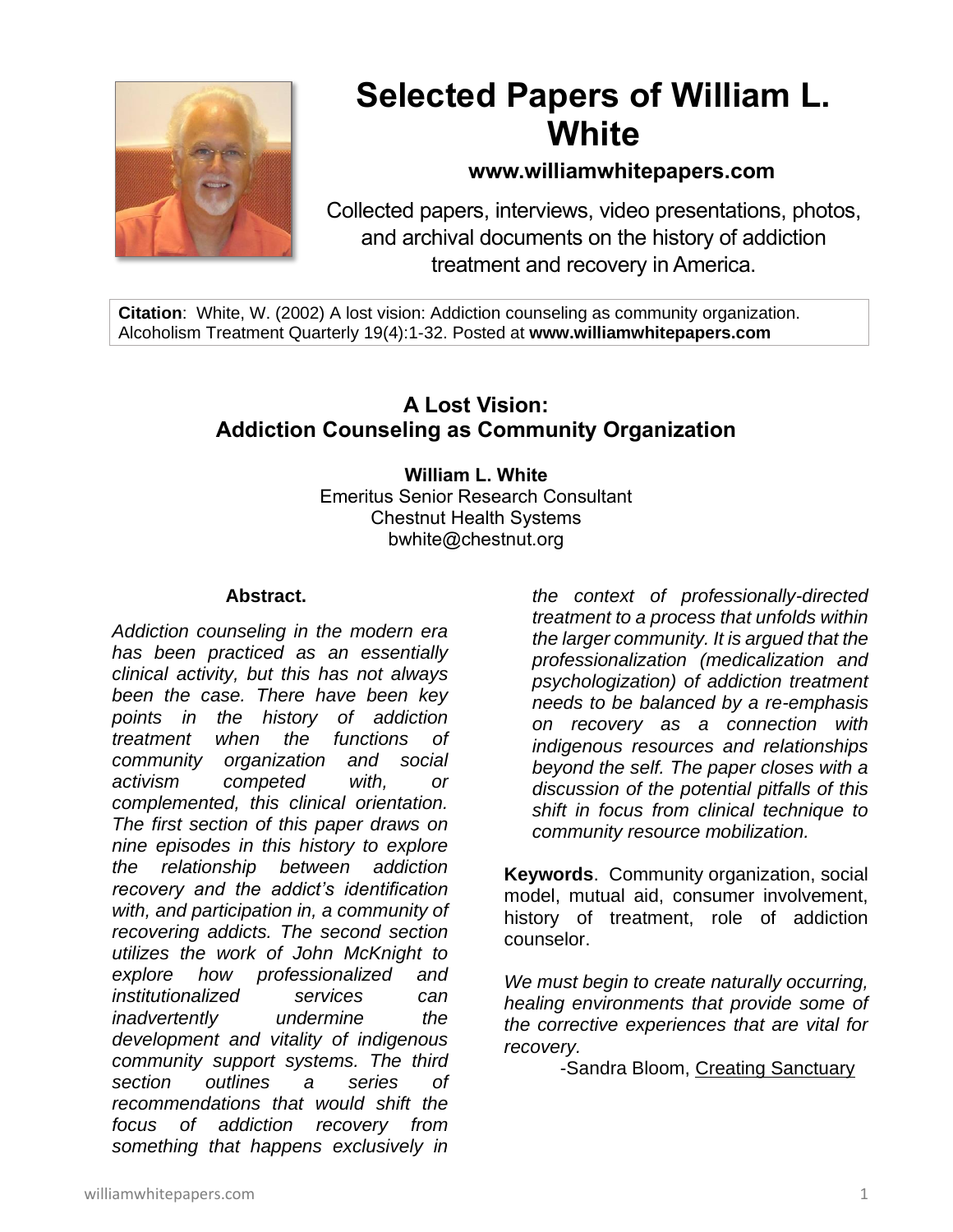## **The Lessons of History**

There are several critical episodes in the history of addiction treatment and recovery in America that offer an opportunity to examine the ways in which personal recovery is nested within, or occurs independent of, a larger experience of connectedness to a recovering community.<sup>1</sup> Each of the following episodes provides a different perspective on the question of whether recovery is something that *emerges from within* the individual, something that *happens to* the individual within professionally-directed treatment, something that *is experienced in the context of the addict's identification and relationship with* a recovering community, or something that results from unique combinations of these experiences.<sup>2</sup>

**1. Abstinence-based Cultural Revitalization Movements** Alcohol-related problems rose in tandem with the physical and cultural assault upon Native American tribes during the  $18<sup>th</sup>$  and  $19<sup>th</sup>$  centuries. Three approaches typified tribal responses to these problems. First, there were individual solutions: Native medicines used to treat alcoholism, Christian conversion, and pledge signing initiations into Native American temperance societies. Second, there were environmental solutions. Native leaders-Little Turtle, Tecumseh, Sitting Bull, and Crazy Horse, to name just a few-voiced strong opposition to the use of alcohol as a tool of exploitation, advocated laws prohibiting the sale of alcohol to their tribes, and sometimes attacked and destroyed the supplies of predatory whiskey sellers (Lewis 1990; Apess 1833). A third approach framed the source and solution to alcohol-related problems in cultural terms.

Leaders of abstinence-based cultural revitalization movements (Wagomend, known as the Assinsink Prophet; Papoonan, a Unami Delaware; Kenekuk-The Kickapoo Prophet; the Delaware Prophet; and Handsome Lake), many in personal recovery from alcoholism, portrayed alcohol as a symbol of the worst of what happened when Native Peoples abandoned their own traditions and cultures for less noble ones (Waldman 1988; Francis 1996; Herring 1988; Custer 1918). Alcoholism was framed as a consequence of colonization and cultural dispossession, and abstinence was framed as an act of resistance and a step toward repossession of Native culture and identity. The later ritual use of peyote by some Native American alcoholics provides yet another example of a cultural framework of recovery from alcoholism. Here it was not the peyote experience alone that enhanced recovery from alcoholism but the Peyote Way-an ethical code that helped one live sacredly and soberly in relationship to family and tribal community (Albaugh and Anderson 1974).

Within Native American cultural revitalization movements, the healing of those addicted to alcohol occurred first through a renewed tribal community and then through personal fidelity to one's tribal traditions.<sup>3</sup> An important principle undergirded these early abstinence-based movements: *personal sobriety and survival may be inseparable from the sobriety and survival of a larger community. The individual draws nourishment from the sobriety of the community just as the sobriety of the individual feeds the community. Addiction recovery for members of a besieged group is best framed within a message of hope for a people as well as the individual.*

**2. Nineteenth Century Mutual Aid Societies** Three major alcoholic mutual aid structures grew out of the  $19<sup>th</sup>$  century temperance movement: the Washingtonians, the fraternal temperance societies, and the reform clubs (Maxwell 1950; Temple 1886; Ferris 1878).

*The most vibrant and viable recovery movements are both visible and accessible to addicted members living within the wider community. Alcoholics and addicts are most attracted to appeals for participation that are free of moral condescension and which maximize the process of addict-to-addict identification.* The Washingtonians actively recruited alcoholics from their own social network as well as on the streets and in the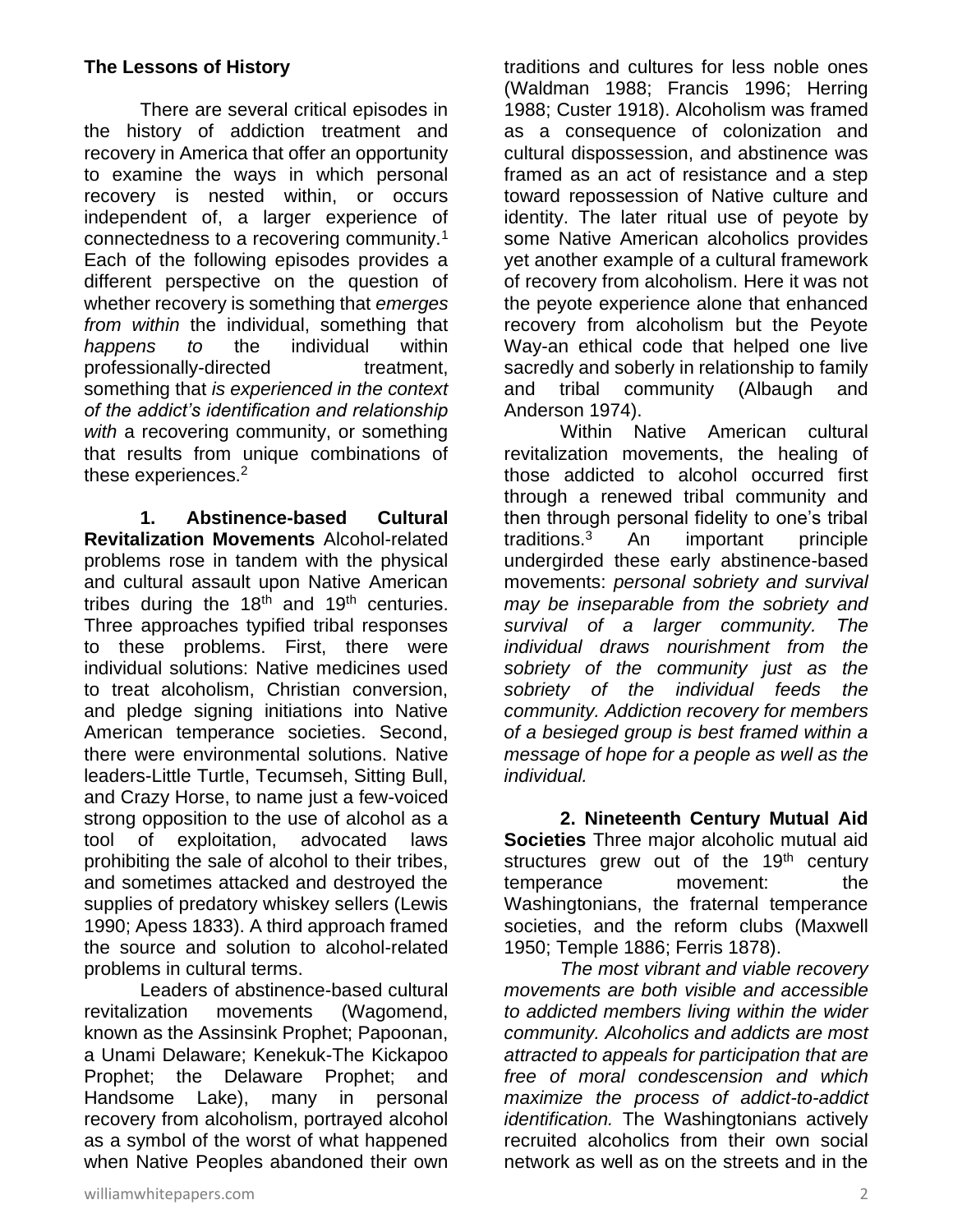bars. When the Washingtonians stopped such recruitment and shifted from a closed (alcoholics only) to open meeting structure, class distinctions prevailed, the percentage of "hard cases" declined, and the focus on the reclamation of the confirmed drunkard was lost (Blumberg 1991). *Mutual aid societies lose their vitality when their members become disconnected from the people who most mirror their own pre-*

*recovery histories.* Washingtonian experiencesharing meeting was able to elicit a sobriety decision (the act of signing the pledge), but did not provide a framework or a context for long term recovery. The fraternal temperance societies and reform clubs sought to counter this failure by moving beyond the pledge decision to a focus on building a sober life in the community. By providing food, shelter, clothing, sober fellowship and help restoring the family, these support structures helped to reintegrate the alcoholic into the community. An important lesson learned in America's earliest alcoholic mutual aid societies was that *what works to initiate sobriety may be insufficient to sustain sobriety*.

Addiction mutual aid societies face risks at two extremes in their relationship to the wider community. When they move towards extreme isolation from the community, such societies risk becoming therapeutic cults dominated by and exploited by their charismatic leaders. When they interact too freely with the outside community, such societies risk being colonized by those with agendas other than helping the addict. The emotional power of the Washingtonians was used to re-energize the larger temperance movement, just as this power was being depleted by Washingtonian leaders who used their new status as reformed drunkards to pursue paid careers as temperance lecturers/missionaries (Blumberg 1991). *Recovery-focused service organizations can be hijacked and exploited for ideological, institutional, and personal gain.*

**3. 19th Century Addiction Treatment** The first formal treatment institutions in the country emerged in the 1860s and 1870s and represented quite different views on the relationship between recovery and community (Baumohl, Room 1987; White 1998).

Small inebriate homes grew out of temperance groups and mutual aid societies, and the boundary line between these homes and societies was virtually invisible. The homes provided food, shelter and mutual support while involvement in religious and temperance meetings worked their transformative influence. Brief, three- to four-week voluntary stays in such homes focused on morally strengthening the inebriate's pledge of abstinence and on helping the inebriate initiate a sobriety-based lifestyle within the wider community (MacKenzie 1875). Support groups-such as the Godwin Association of the Appleton Temporary Home-were organized within these homes to provide inmates and graduates weekly meetings for sober fellowship and opportunities for service to new members (*Twelfth...*1884).

The medically-oriented inebriate asylums saw the cure of addiction as something that occurred to the addict in the context of a prolonged (months if not years) process of physician-directed, legallycoerced institutional treatment. The inebriate asylums isolated the addict from the negative (and potentially positive) influences of the community and focused on the addict's detoxification and physical and psychological renewal. When mutual-benefit associations did rise within these institutions (such as the Ollopod Club of the New York State Inebriate Asylum), they were not defined by professional staff as an essential element of addiction recovery (Parton 1868).

The for-profit addiction cure institutes combined the brief treatment period of the inebriate home with the physical methods of treatment of the inebriate asylum. The most well-known of such cure franchises-the Keeley Institutes-supported the development of the Keeley Leagues, a mutual aid society of 30,000 former Keeley patients, but the Leagues disbanded in the late 1890s amid charges that Dr. Leslie Keeley was trying to turn the Leagues into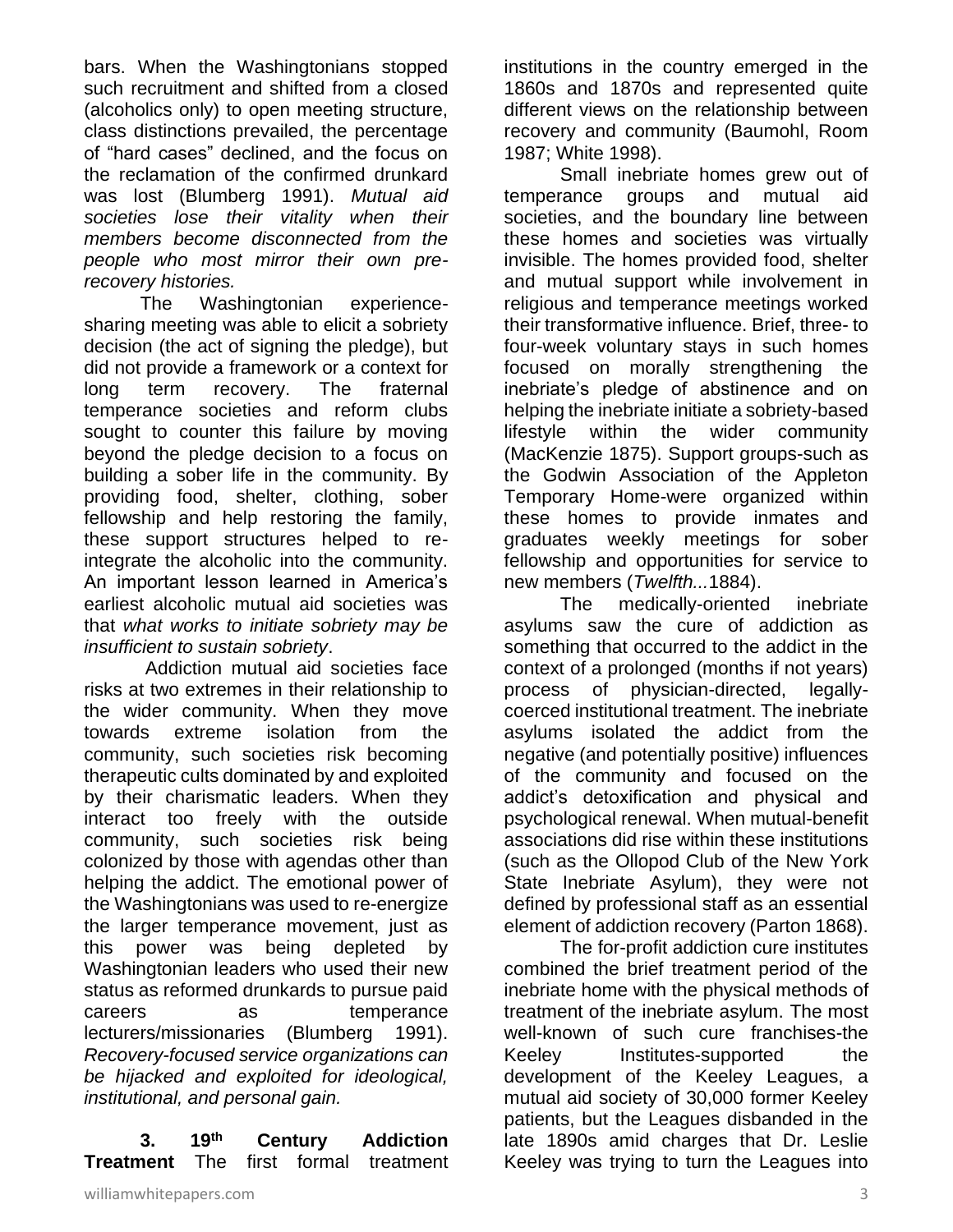an advertising medium for the Keeley cure (Barclay 1964; White 1998).

We see in the three styles above how *the leaders of treatment institutions can encourage the development and use of indigenous mutual aid societies, virtually ignore such mutual aid societies, or co-opt such societies to further their own interests.*

**4. The Urban Mission Movement** Jerry McAuley, an alcoholic ex-con who became a born-again Christian, launched the urban mission movement in the United States when he opened the Water Street Mission in New York City in 1872. What this movement did for the alcoholic was provide a message of warm invitation ("Everyone welcome, especially drunkards!" boasted the weekly newspaper advertisements) and a message of hope (the potential for recovery through rebirth) (Bonner 1967). Both this invitation to fellowship and this promise of hope were couched in an offer of immediate services (food, shelter, clothing, work) that the suffering alcoholic desperately needed. Those who worked in these missions went into the streets and bars to find alcoholics in need and introduced these alcoholics to a larger Christian community. For the alienated and marginalized alcoholic, the urban mission provided a bridge from the physical and cultural world of Skid Row to the mainstream churches and wider community to which these churches were connected. The spark of alcoholism recovery was seen as originating in a highly personal conversion experience that could only be sustained by living in fellowship within a Christian community. The job of 19<sup>th</sup> century mission workers was threefold: to remove the barriers (hunger, homelessness, sickness) that stood between the alcoholic and God, to use themselves as instruments of the Holy Spirit to touch the heart of the alcoholic, and to link the newly reborn alcoholic to fellowship with a wider Christian community. *What the religious revivals, urban missions and religiously-sponsored inebriate colonies provide (at their best) is a milieu of hope and an invitation for the isolated addict to live in a community of shared experience and belief.*

**5. Alcoholics Anonymous** Five historical milestones collectively shaped the relationship between Alcoholics Anonymous (A.A.), professionally directed alcoholism treatment, and the wider community (Kurtz 1979). These milestones include:

- 1) A.A. co-founder Bill Wilson's 1936 refusal of an offer of employment as a lay therapist at Towns Hospital. (The acceptance of this position could have led to a professionalization of AA and resulted in AA becoming merely an extension of the earlier lay therapy movement.)
- 2) The crystallization of the Twelve Steps in 1938. (The Steps provided a framework of long term recovery that placed responsibility for recovery, not in the hands of professionals, but in the hands of alcoholics living in relationship to a Higher Power and a community of recovering people.)
- 3) The decision in the early 1940s that AA would not have paid missionaries to carry its message and would not operate hospitals for the treatment of alcoholism. (This decision rendered support within AA mutual rather than professional, and emphasized that AA and professional treatment were different entities.)
- 4) The formulation of the Twelve Traditions in 1946. (The Traditions insulated AA from the diversions of outside political and religious issues, prohibited AA's affiliation with outside causes and organizations, and protected alcoholic-to-alcoholic identification by restricting membership in AA to those who possessed "a desire to stop drinking.")
- 5) The on-going definition of the boundary between AA and "treatment." (This boundary, drawn through AA's experience in its relationship to hospitals and alcoholic "retreats" and "farms," defined AA not as a "treatment" for alcoholism but as a way of living within a spiritual community [Harbaugh 1994, 1995].)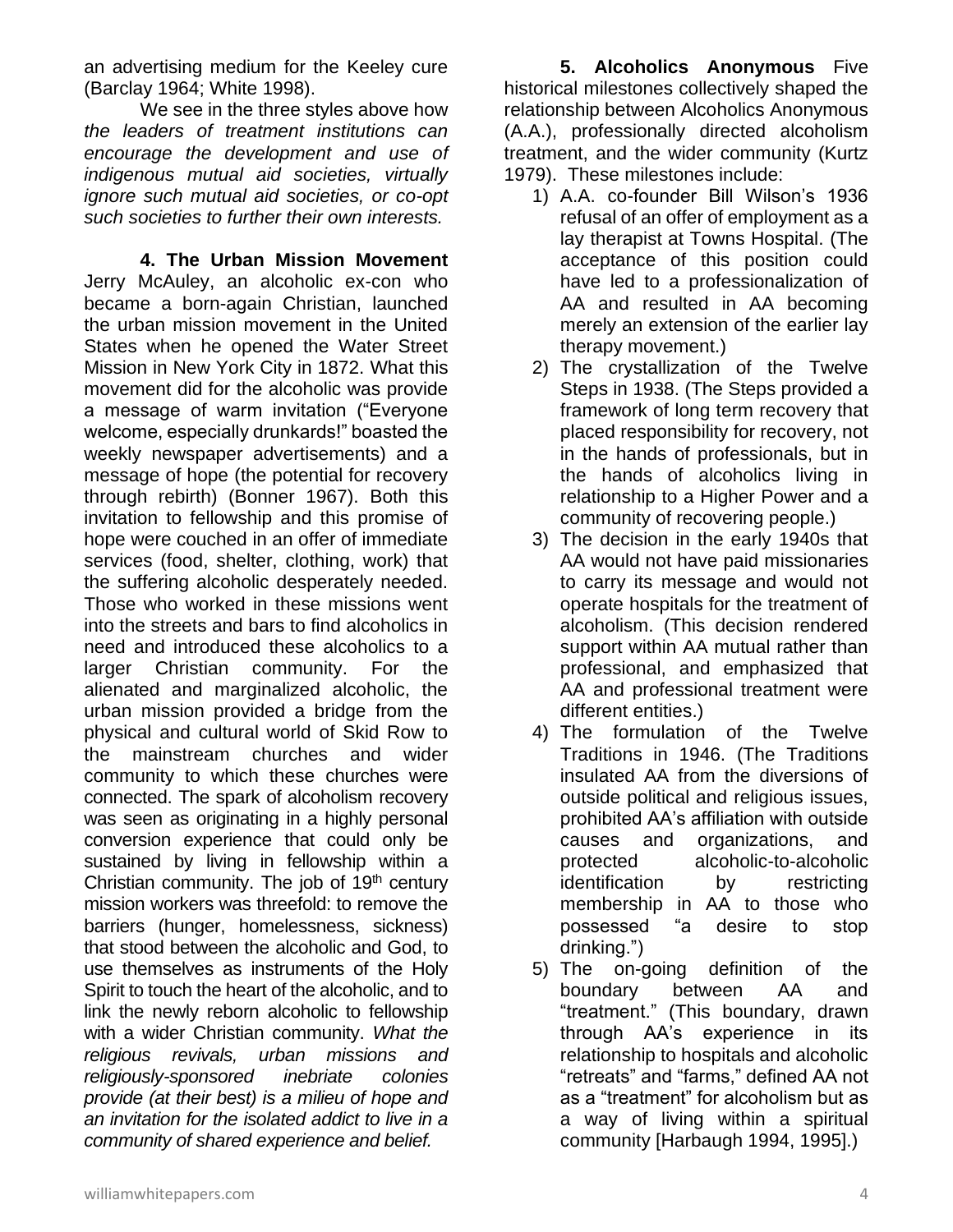AA, by instinct and circumstance, forged solutions to the problems that had mortally wounded its predecessors: How to construct a framework of mutually-supported long term recovery while protecting the organization from external colonization and the foibles of its own leaders and members. AA placed itself and the recovery process squarely within the fabric of community life but progressively delineated itself from professionally-directed alcoholism treatment (by admonitions against use of AA language within addiction treatment, e.g., "Twelfth Step House," "AA Counselor"). AA and its Twelve Step children (Narcotics Anonymous, Cocaine Anonymous, ...) avoided the problem that had long-plagued institutional addiction treatment: the transfer of learning from the environment of the treatment center to the home environment of the person being treated (Patrick 1965; Stone 1997). No transfer was needed: *Twelve Step recovery, rather than being linked to a treatment institution, became imbedded within the community itself*.

**6. The Early Industrial Alcoholism Programs** Occupational alcoholism programs, the forerunners of today's employee assistance programs, began to flourish in the 1940s when sober and grateful AA members working inside various companies began reaching out to their fellow alcoholic workers. Initially, these AA members provided support and counsel on an informal basis while continuing to work full time in their regular job assignments. Then AA members were re-assigned to full or part time roles in which their exclusive responsibility was to counsel alcoholic employees. This transition brought a new job title (occupational alcoholism counselor) and specialized training. When occupational alcoholism programs were later redefined as "broadbrush" employee assistance programs (EAPs), the former occupational alcoholism counselor was forced to acquire academic credentials and certification or be replaced by traditionally trained professional helpers. The "Drug Free Workplace" movement of the 1980s further shifted the focus of many EAPs from one of helping

drug-impaired employees to one of detecting, controlling and extruding drugusing employees-a move that led many workers to view these former indigenous helpers as behavioral police. More recently, those working in employee assistance services have been moved outside the companies as a result of the trend toward company outsourcing of employee assistance services. As a consequence, these services are now provided by people who are not part of the internal web of relationships inside the organization and who often have weak or even non-existent ties to the local community. At the same time, the focus of EAPs further shifted from a focus on enhancing the recovery of impaired employees to one of aggressively managing the financial costs of such impairment (Bickerton 1990; White 1999). *Social movements organized by and for addicts are often diverted from this mission by the forces of professionalization and industrialization. Addiction recovery is enhanced when encased within a commitment to singularity of purpose and when the source of recovery is placed within the addict's natural environment.* In the face of this changing character of EAPs, unions are again organizing their own counseling programs with a returned emphasis on salvaging those members impacted by alcohol and other drug addictions. *When professional structures of care collapse or lose their responsiveness to the needs of the addicted and their families, new indigenous structures eventually rise to fill this void of unmet need*.

**7. The Implosion of Synanon** Only a few times in American history has a totally new approach emerged for the treatment of narcotic addiction, but such was the case in 1958 when Synanon rose as the first exaddict directed therapeutic community. Synanon created an alternative, closed community within which the addict was isolated, broken down, and then habilitated in a process that sought the fundamental reconstruction of the addict's character. Widely acclaimed in the 1960s, Synanon became the model for virtually hundreds of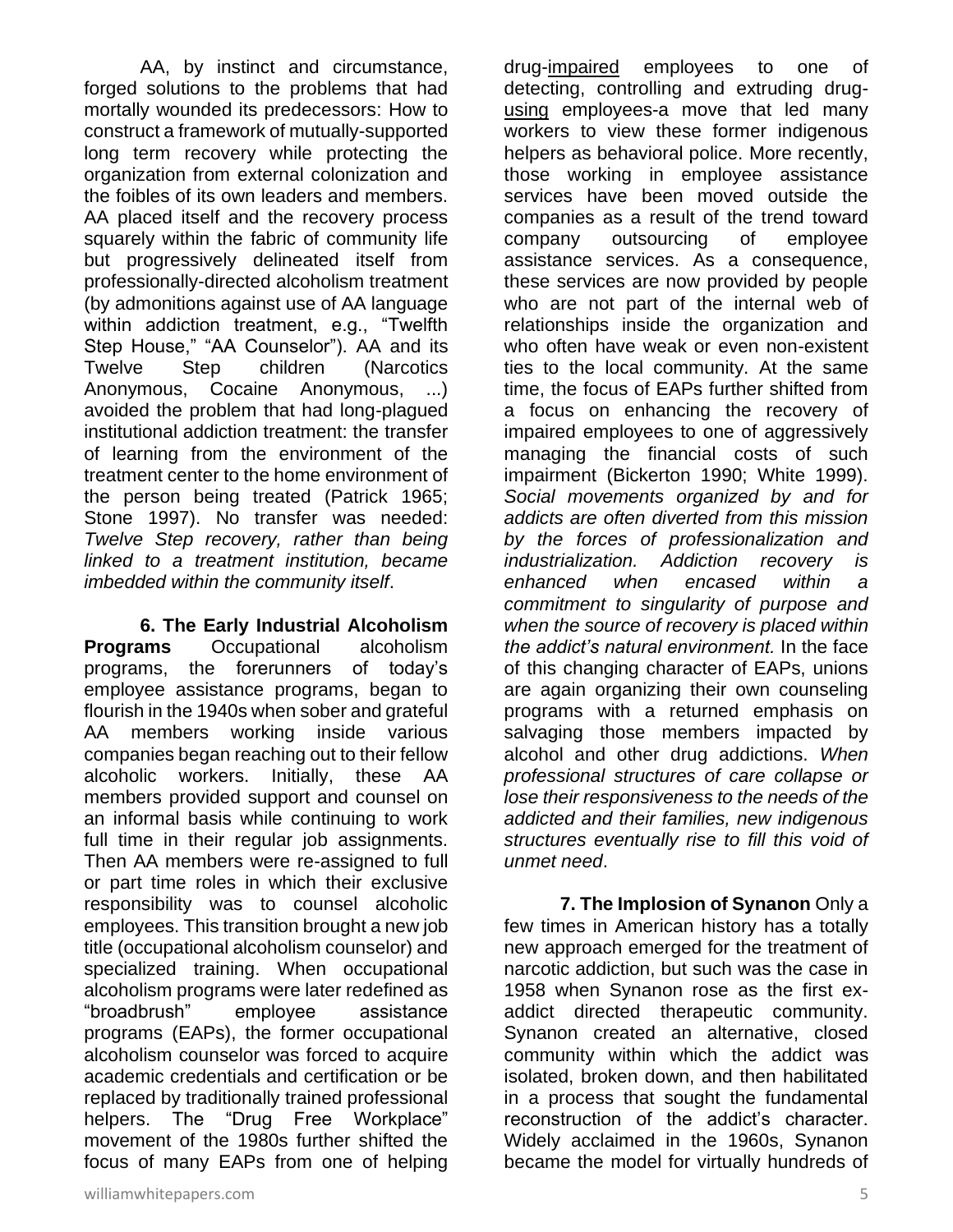therapeutic communities and residential treatment programs. But in the 1970s, Synanon abandoned its goal of rehabilitating and returning addicts to the community and took on the tenor of a militaristic religious cult. All but the most loyal of Synanon's members were driven out of this community and Synanon's founder and leader, Charles Dederich, was criminally indicted for an incident in which a live rattlesnake (with the rattles removed) was placed in the mailbox of a lawyer that had just won a suit against Synanon. In spite of its positive contributions to the evolution of addiction treatment, Synanon today stands as a morality tale about the abuses of power and breaches of ethics and law that can emerge when an historically stigmatized group isolates itself from the larger community and places itself under the control of a charismatic leader and his or her inner circle (Yablonsky 1965; Mitchell, Mitchell, Ofshe 1980).

Synanon also provides a powerful lesson about the relationship between recovery and community. The experience of Synanon and the second-generation therapeutic communities that followed suggest several crucial principles. *Institutions whose founding goal is to rehabilitate and return addicts to the community often end up further isolating addicts from the community. Recovery doesn't occur inside an office or an institution; it occurs within the larger context of life within a community. It must be anchored within the family, extended family, neighborhood and community institutions. The more complete and enduring a client's isolation from this natural web of relationships during his or her treatment, the greater the difficulty in transferring institutional learning to post-institutional life in the community.* 

**8. Grassroots Organizations to Formal Organizations** During the 1950s and 1960s, several types of grassroots organizations were founded to address growing concerns about juvenile drug use and addiction. Those in the 1950s grew out of alarm over rising juvenile narcotic addiction and were typified by such programs as St. Mark's Clinic in Chicago and the East Harlem Protestant Parish's Exodus House in New York City. These religiouslysponsored, neighborhood-focused programs constitute the modern beginning of community-based addiction treatment. In the 1960s and early 1970s, the same youth culture that celebrated marijuana, and to a lesser extent, LSD, spawned a whole genre of drug-related service institutions: crisis lines, "Acid Rescue" teams, street drug analysis programs, free health clinics, and walk-in counseling programs. Counterculture agencies were organized by members of this culture to provide support to their peers. There were also a wide variety of programs that emerged from the larger community to respond to youthful polydrug use. Most of these grass roots organizations of the 1950s and 1960s were eventually absorbed into formal prevention and treatment agencies following the infusion of federal treatment dollars in the 1970s, or they faded into obscurity and died. In this transition, there was a shift from caring for addicts by the community itself to passing this responsibility along to a new class of professionals and new institutions within the community. *Indigenous community organizations often change their essential character as they migrate toward the status of formal, professionalized service organizations. Addiction treatment institutions tend to emerge through the efforts of grass roots movements and then become divorced from such movements and the wider community as they mature. Services that emerge out of a "we" position often evolve toward services provided by "us" to "them."* 

**9. The Early Professionalization of Addiction Counseling** Before passage of the Hughes Act in 1970 and the establishment of the National Institute on Alcohol Abuse and Alcoholism, some of the most innovative alcoholism initiatives at the federal level came out of the Office for Economic Opportunity's (OEO) Alcoholism Counseling and Recovery Program, under the leadership of Matt Rose (McGovern 1992). The earliest national effort to organize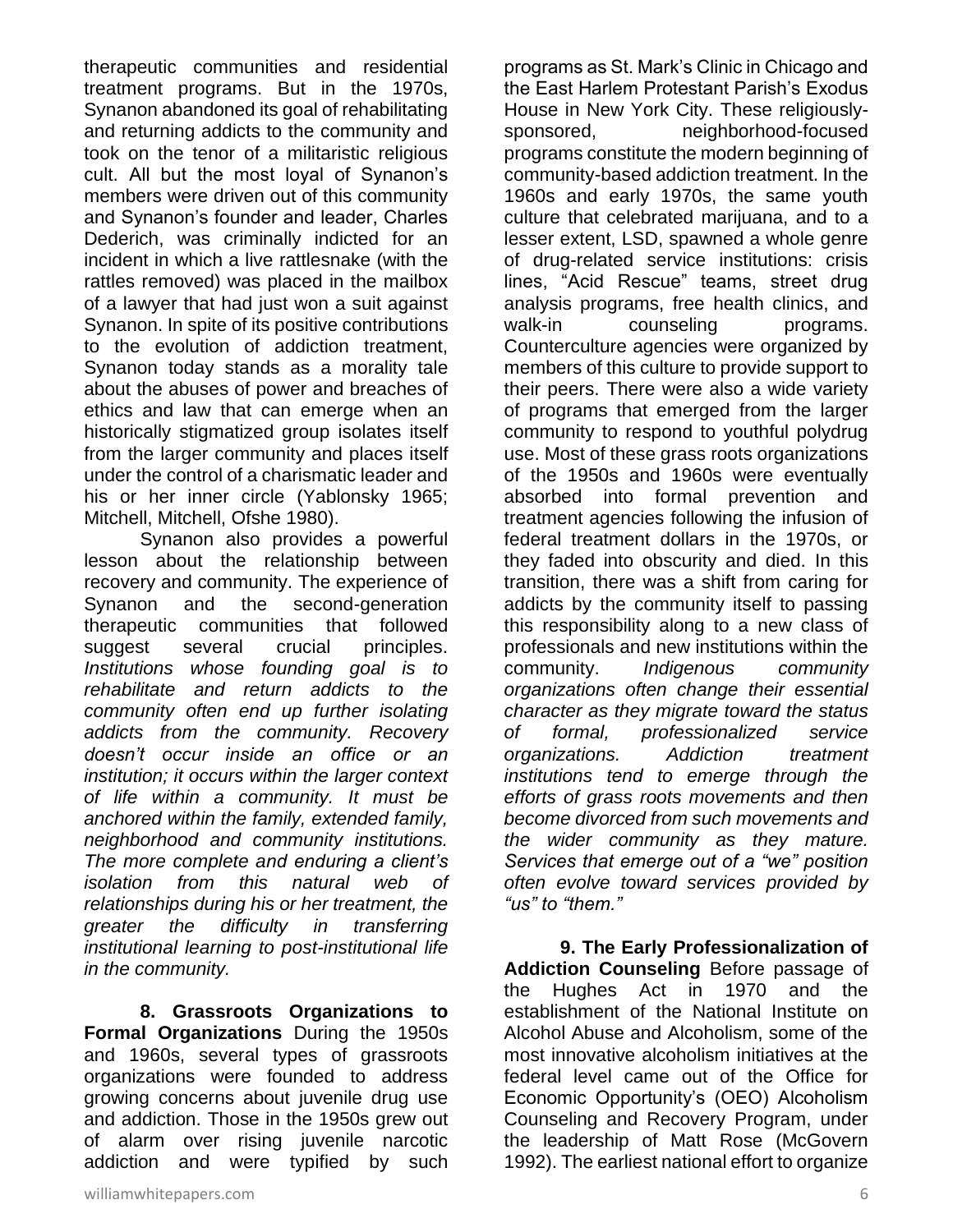and professionalize alcoholism counselors occurred when Rose brought together leaders of the OEO alcoholism programs in Atlanta in 1972 to found the National Association of Alcoholism Counselors and Trainers. Robert Waymer of Georgia, one of the founding members describes the core idea behind this seminal event:

*Our original idea was to have counselors train people in communities to deal with the growing alcoholism problem. The training we taught was not based on clinical skills; it was based on a community development model with emphasis on AA.* (NAADAC... 1992)

OEO's involvement in poor communities, particularly poor African-American communities during the vibrant days of the civil rights movement, gave these programs both a grass roots orientation and an activist temperament. What the core of OEO alcoholism leadership brought to this initiative was a belief that: "*Helping systems had to be built on the needs of, and be ultimately controlled by, the alcoholics and their families* (Renaud 1982)." The grassroots programs funded by federal, state and local funds that sprang up in the 1950s, 1960s and early 1970s emerged from deep roots within their communities. Members of those communities-many themselves in recovery from or impacted by alcoholism-devoted years of effort before the first grants created formal local service organizations and the first paid alcoholism counselors. When voluntary efforts alone proved to be inadequate to the magnitude of local problems, there were inevitable calls for greater organization, greater skill, and greater financial resources. In this rising tide of professionalization and industrialization, voluntarism within the addiction problem arena declined and was replaced by an emerging class of paid helpers. *Grass roots movements that spawn treatment agencies tend to dissipate as the leaders and members of these movements are professionalized or extruded during the rise of formal service organizations.* 

## **The Present: A Field In Search of its Soul**

It would not be an overstatement to suggest that the field of addiction treatment is in a state of crisis as the  $21<sup>st</sup>$  century opens. Most define that crisis in terms of an aggressive system of managed behavioral health care that for the past decade has altered the availability and character of addiction treatment in both the private and public sectors. Others depict this crisis in terms of the cultural demedicalization and restigmatization that has moved large numbers of alcoholics and addicts from hospitals and treatment centers to jails and prisons during the 1980s and 1990s. But there is another much more fundamental crisis that is revealed in listening to the words of addiction counselors across the country.

Tenured addiction counselors are suffering from increased disenchantment in their professional lives. They regularly lament that it is getting harder and harder to feel good about what they are doing. This deep dissatisfaction comes from a feeling that treatment institutions have become places where addicts are billable commodities more likely to be repeatedly processed than changed. There is a sense among "oldtimers" that something indefinable has been lost as the field has matured. Many are referring to the field's crisis as spiritual in nature-a crisis in values. There are suggestions that the field has become disconnected from its roots and even suggestions that the treatment field needs to conduct its own fearless and searching moral inventory. There is an emerging consensus that new clinical technologies cannot make up for a lost sense of mission and core values. Paramount among such dissatisfactions is the sense that *addiction treatment has become disconnected from its historical roots, detached from the larger and more enduring process of addiction recovery, and divorced from the grass roots communities out of which it was born.*

This is not the first time such sentiment has emerged among professional helpers. Lubove and Specht and Courtney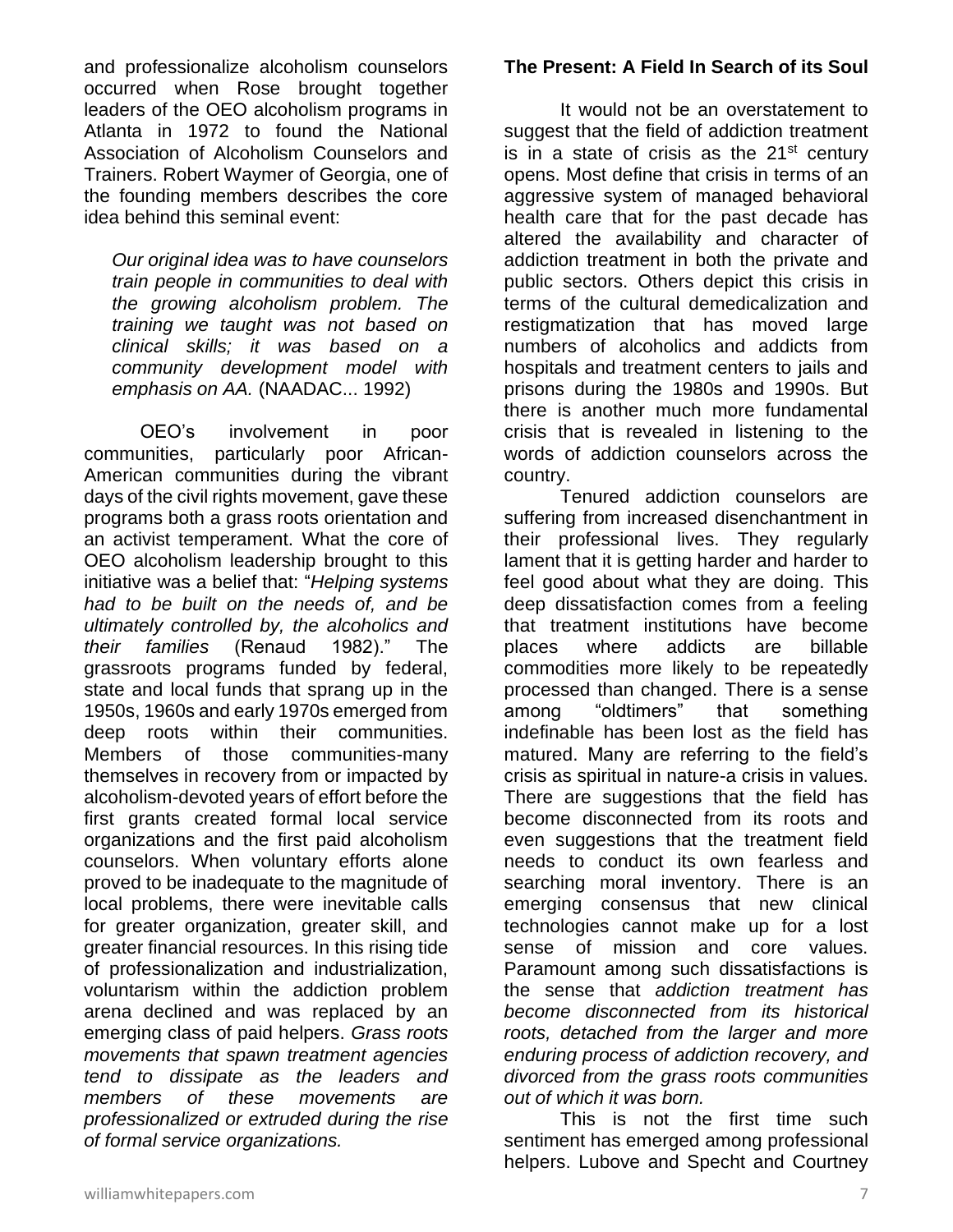have separately described similar processes through which social work shifted from a focus on resource mobilization in their clients' environments to engaging clients in psychotherapy (Lubove 1965; Specht, Courtney 1994). The shift from psychosocial casework to psychotherapy marked a relocation of service delivery-from the community to the consulting room-and a shift in the target of such services from the environment of the client to the unique developmental history and mental/emotional processes of the client. In response to this change, there were charges that social work, in its search for professional status, had forsaken social and political action for the mastery of clinical technique and charges that social workers were selling out the community for the higher salaries of the consulting room. This shift from the social to the clinical has for addiction therapists, like the psychiatrists, psychologists and social workers before them, led to a pre-occupation not only with their client's emotional life but also their own. The new addiction counselors of the 1970s and 1980s discovered their own emotional life as a rewarding area of study and as a potential diversion from their focus on the needs of the client. Addiction counseling, perhaps under the impact of the larger culture in which it is imbedded, shifted to a focus on the "self" (Lasch 1978; Bellah 1985). What got lost in this shift were the functions of community education, social action, resource development, resource mobilization, and resource linkage: in short, the field's role as an active agent in enhancing the healing power of the community. The current preoccupation with "case management" in addiction treatment is in many ways a piecemeal attempt to compensate for this loss.

#### **II**

# **Community, Treatment, and Recovery**

*Ultimately, it is the community that cures....To cure the wounded, one need only return them to their* 

We can see from these historical vignettes many variations on the role of community in addiction recovery. Addiction is often depicted as a disorder that has biological, psychological, social, cultural, and spiritual dimensions, but individual addiction treatment therapists/agencies and addiction mutual aid societies differ widely in their emphasis of one element over the others. This emphasis also evolves cyclically; so-called "new" approaches in the addiction arena often have a musty quality to them. And so it will be with the discussion that follows. What follows is as much a call to recapture roots as it is a call for bold innovation.

In 1995, John McKnight wrote a book, *The Careless Society: Community and its Counterfeits*, with a most provocative premise. McKnight suggested that the proliferation of helping agencies and paid helpers inadvertently undermined the natural web of supportive relationships provided by families, extended families, neighborhoods, churches, labor unions, other voluntary associations and whole communities. McKnight concluded that as a country we suffer not from a lack of professionally-directed service agencies but from a lack of community (pp170-172). He suggests that we need to "distinguish between services that lead people out of community and into dependency and those activities that support people in community life" (p.123). An example from the addiction/recovery arena illustrates McKnight's point. To the extent that the interventions of addiction counselors have replaced Twelfth Step calls, the "culture of recovery" has been weakened rather than strengthened (White 1990, 1996).

McKnight proposes a new role, that of the "community guide," whose function is to move clients, not toward enmeshment with professional helpers and their institutions, but toward deeper involvement in the problem-solving and healing resources within the community itself. The goal of the guide is to "reduce dependence on human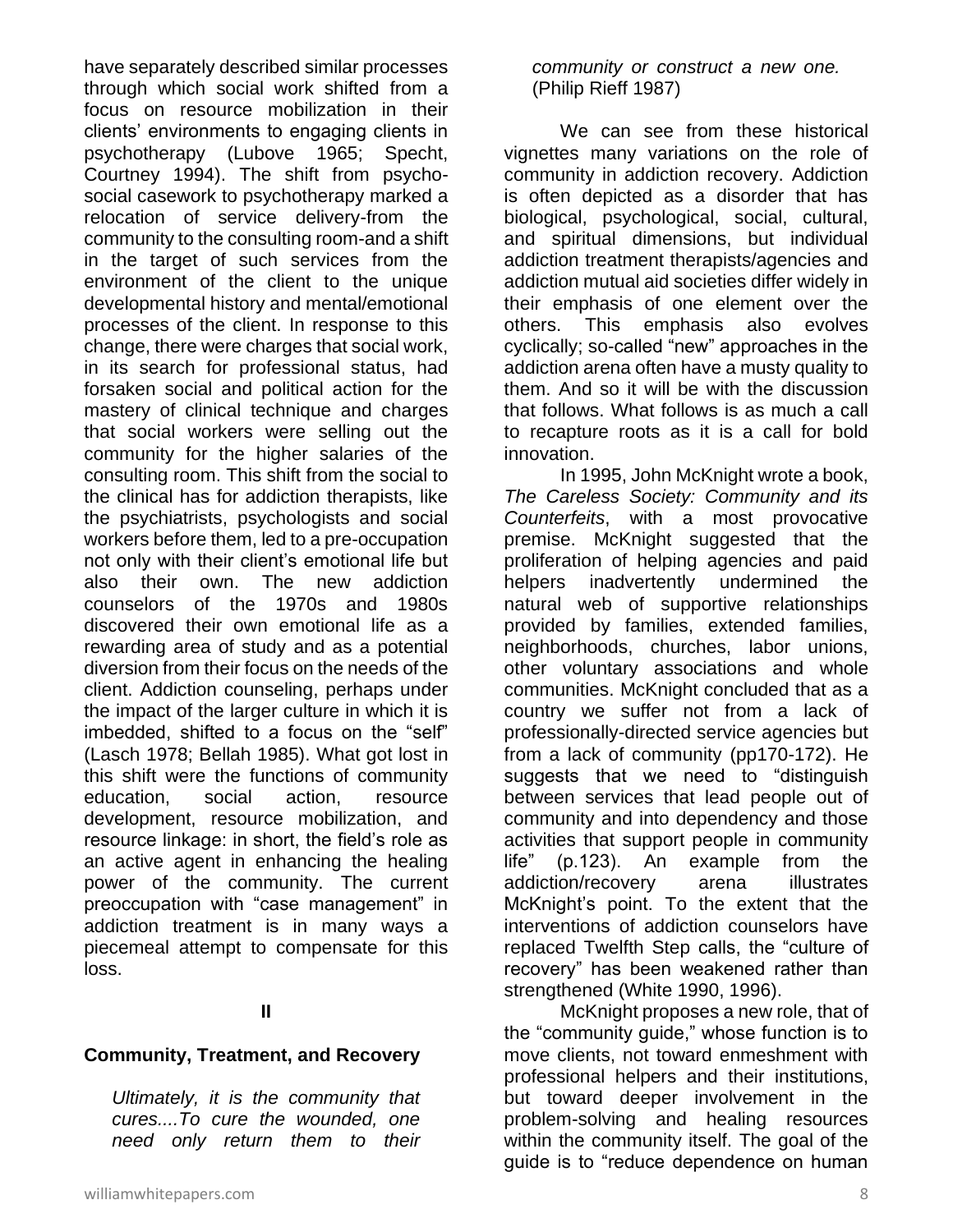services by increasing interdependence in community life..."(p. 122)." McKnight contends that equal relationships of shared experience are infinitely superior and more sustainable than relationships that are hierarchical, professionalized, and commercialized (p. 119).

McKnight's analysis provides a fresh way to view the earlier reviewed milestones in the history of addiction treatment and recovery. Since the days of the inebriate homes and asylums, there has been disagreement about whether treatment of addiction requires moving addicts deeper into the life of a community or isolating them from the community. There are deep biases

We are in an era of potentially landmark clinically advances: psychopharmacological adjuncts that promise to help quiet the siren call of the addict's drug of choice (Kranzler, et.al., 1999); sophisticated models of understanding the stages of addiction recovery (Prochaska, DiClemente 1986; Prochaska, Norcross, DiClemente 1994); improved strategies and techniques of client engagement (Miller, Page 1991; Miller, Rollnick 1991); empirically-validated and manual-guided individual, group and family therapies (Carroll, Nuro 1996); and research-based relapse prevention tools (Marlatt, Gordon 1985). The era of professionalized addiction treatment (1970- 2000) has been built more on the promise of medical, pharmacological and psychological treatments than on the role the wider social milieu can play in initiating and sustaining recovery from addiction. The following discussion is a call for the rediscovery of the power of community in the recovery process. It is not a call for the abandonment of medical and psychological interventions, but a call to for balance between medical, psychological and socio-cultural approaches to addiction treatment and recovery. It is most importantly a call to shift the delivery of these interventions into the natural environment of the client.

Addiction treatment must always adapt to the evolving context in which it finds itself. Such redefinition may push treatment toward the experience of retreat and toward sequestration of the addict: the inebriate asylums, the federal narcotics farms, Synanon, and many of today's residential programs and religiouslysponsored alcoholic retreats. Treatment professionals have long viewed the client's natural environment as an enemy rather than an ally in the recovery process. And yet there are other threads in this history that have invited the addict into the experience of community and sustained that experience in the community: the inebriate homes, the urban missions, and mutual aid societies from the fraternal temperance societies and reform clubs to AA and NA and the new societies that have followed.

sanctuary in one period and toward the experience of deep involvement in the community in another. I would suggest that the focus of addiction counseling today should not be on addiction recovery: that process occurs for most people through maturation, an accumulation of consequences, developmental windows of opportunity for transformative or evolutionary change, and through involvement with other recovering people within the larger community. The focus of addiction counseling today should instead be on eliminating the barriers that keep people from being able to utilize these natural experiences and resources. Our interventions need to shift from an almost exclusive focus on intervening in the addict's cells, thoughts and feelings to surrounding and involving the addict in a recovering community.

The recognition of limitationaccording to Ernest Kurtz the very foundation of Twelfth Step recovery (Kurtz 1979; Kurtz, Ketcham 1992)-is also an essential foundation for addiction counselors and addiction treatment agencies. Such a recognition is crucial in defining the boundaries of what treatment can and cannot do and in understanding why treatment agencies must move into the community to compensate for this limitation. To the extent that a treatment program expends resources in support of this community-based culture of recovery, they address dimensions of recovery that cannot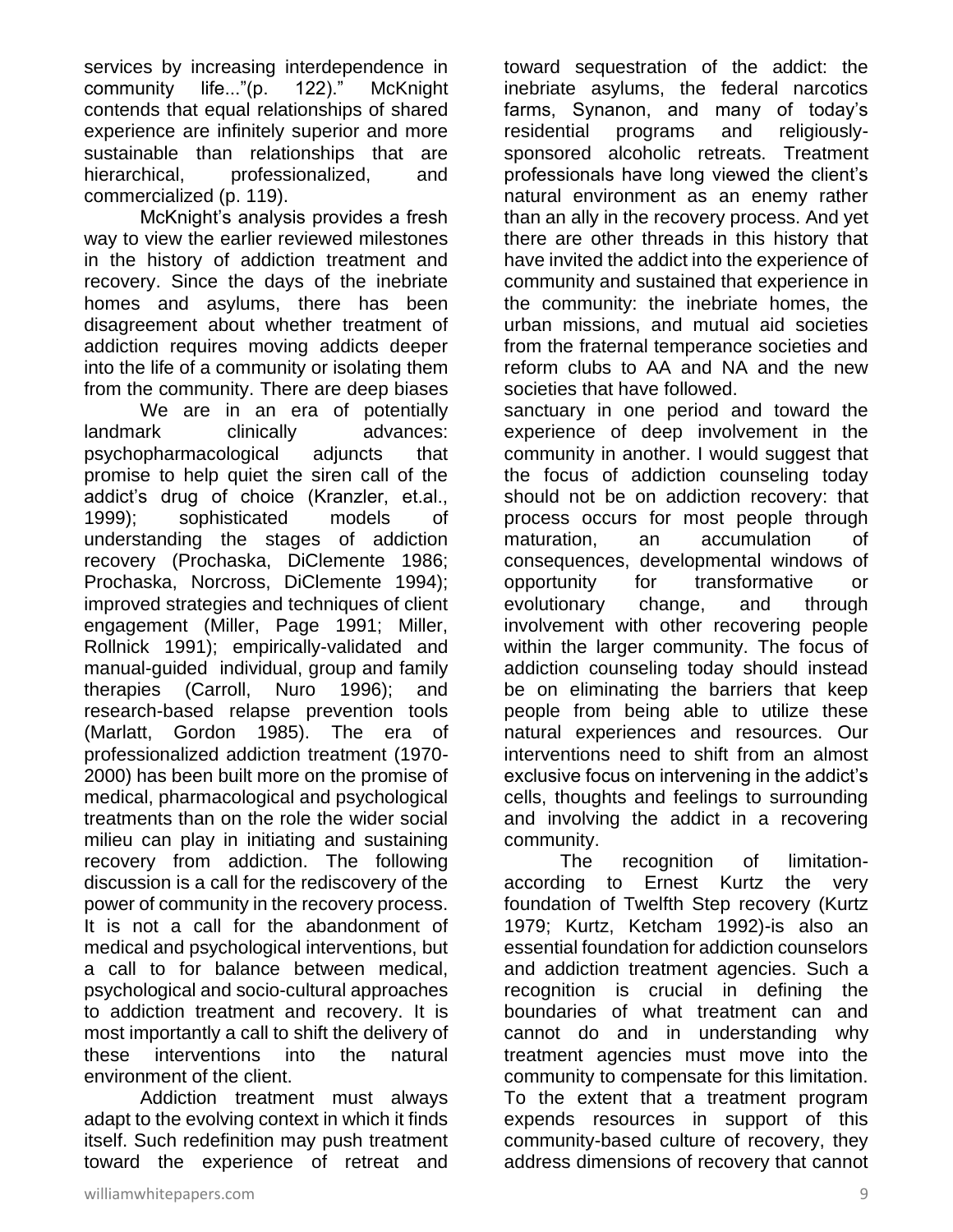be addressed directly within the treatment environment. To the extent that addiction treatment professionals attempt take the place of these natural resources, they are practicing beyond the boundaries of their professional training and usurping, and potentially weakening, structures in the community that are better equipped to perform this task.

Addiction counselors need to help create and support voluntary communities of recovering people and enhance the involvement of others who are willing to enter into sobriety-based fellowship with this community. Our focus should be not on what professionalized services we can offer members of this community, but on how we can support the development of resources within this community that diminishes its members' needs for professionalized services. In short, the goal is to replace relationships that are transient, hierarchical, and professionalized with relationships that are enduring, equal, and reciprocal. For fear of being misunderstood, let me say again that I am not calling for the destruction of professionally-directed addiction treatment services. (I have spent more than 30 years helping develop such services.) But I am calling for a redefinition of these services. In many communities, professionally-directed addiction treatment needs to be reduced to its most critical dimensions; it needs to become smaller, not larger. What does need to become larger is the web of support in the community itself for recovering addicts and their families. Treatment should not be the first line of response for addiction but a safety net for those individuals facing special problems in their ability to find and utilize these larger and more natural support networks. The job of treatment is to do what the community at any given moment cannot do. If one believes that recovery involves a transcendence of self-an experience of relationships and resources beyond the selfthen the most legitimate role for addiction treatment providers is that of removing barriers that stand in the way of connection to such resources and helping enhance the variety and viability of such resources.

What does a treatment institution do when there are few indigenous recovery support systems in their community and they face a growing number of their clients who are isolated from families and disenfranchised from the mainstream community? The treatment center's role in such circumstances is to help build and mobilize resources within the community that such clients can rely upon. Its role is to create space within the larger community where such resources can grow, sow seeds in that space, and to nurture the emerging indigenous resources until they can flourish on their own. Under some circumstances, a treatment institution will have to take on the roles of surrogate family, surrogate extended family, and compassionate community in the lives of their most alienated clients until more natural and enduring resources can be developed. Both barriers to and incentives for recovery exist in the community space surrounding the client and it is that space that must become the arena of activity for the addiction treatment professional.

## **Recovery Community**

When we hear the word "community," we tend to think of a city or neighborhood. Community can imply a geographical boundary, but it can also imply the boundary of what Ferdinand Toennies (Toennies, 1957) has called a "reciprocal, binding sentiment," e.g., the "African American community," the "faith community." Communities of experience are generated and sustained by shared history, hopes, beliefs, language, rituals, and folkways. There is in the experience of community a sense of identity-a "we-ness," a sense that we are with "our own." Here one's estrangement-the experience of *self detached* from others different than me turns into the experience of *self among* others like me.

There is in the concept of community a sense of linkage, belonging, and acceptance and a connection to place. There is a sense of *being at home-*of being at the one place where one's absence would be missed. With communities traditionally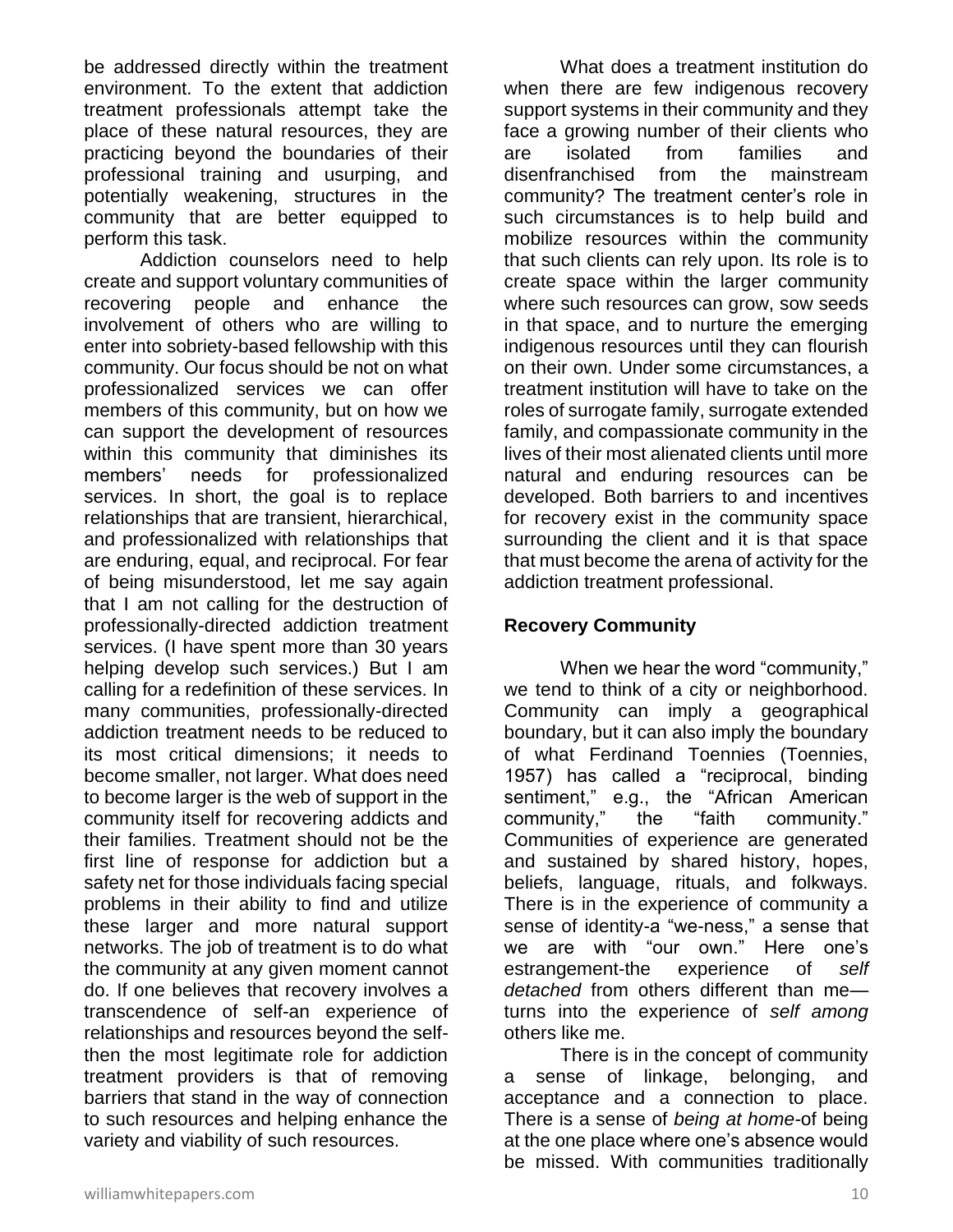defined by kinship, residence and workplace dissipating, a new kind of community-a community of recovery-has emerged that can offer sanctuary and healing to those who have been stigmatized and marginalized by their addiction careers. This "community" is one defined not by neighborhood but by shared experience, shared identity, shared need, shared hope, and shared support.

When we speak of "recovery community," these qualities take on added significance because of the shared wounds its members bring to their membership in this community. It is here that those who have never experienced sanctuary often discover a place where they feel physically and psychologically safe for the first time. Here one is accepted not in spite of one's imperfectness but because of the very nature of that imperfectness. It is this shared "torn-to-pieces-hood" (as William James called it) that turns "people who normally would not mix" into a "fellowship" (Perry 1935, p.679; *Alcoholics ...* 1955, p.17). It is here that, in discovering one's self in the stories of others, people discover themselves and a "narrative community" whose members not only exchange their stories but possess a "shared story." Within such a community, one can find a deep sense of fit-a sense of finally discovering and connecting to the whole of which one is a part. The recovery community is a place where shared pain and hope can be woven by its members into life-saving stories whose mutual exchange is more akin to communion than communication (Kurtz 1997a; Kurtz 1997b). This sanctuary of the estranged fills spiritual as well as physical space. It is a place of refuge, refreshment and renewal. It is a place that defies commercialization-a place whose most important assets are not for sale.

## **The Varieties of Community Experience**

To speak of the "recovery community" today requires an understanding that this community actually constitutes an evergrowing variety of sobriety-based support structures and styles of recovery. First, there is not only the growth and expansion of AA,

NA and other Twelve Step recovery programs but the ever expanding varieties of AA/NA experience (Kurtz, 1999). There are what might be called Eleventh Step groupsgroups such as the Calix Society and Jewish Alcoholics, Chemically Dependent People and Significant Others (JACS) -that are used as adjuncts to AA. There are the abstinencebased alternatives to Twelve Step programs that include Women for Sobriety, Secular Organization for Sobriety, LifeRing Secular Recovery, and Rational Recovery. There are groups like Alcoholics Victorious, Alcoholics for Christ, Mountain Movers, High Ground, and an ever-growing number and variety of other religiously-sponsored addiction recovery support groups. There are cultural pathways of recovery ranging from Afrocentric frameworks (Williams 1992) to Native American frameworks-the Peyote Way, the Red Road, Circles of Recovery, and Firestarters (Bordewich 1996; *A Report...*1998). There are a growing number of moderation-based support structures (Moderation Management, DrinkWise, SMART) for those who wish to temper their drinking but who are not addicted to alcohol. There are a large number of people attempting "solo recovery," some aided by manuals that promise a self-engineered resolution of alcohol and other drug problems without the requirement for treatment or support group affiliation. And nearly all of these resources can be reached via the Internet, creating a virtual recovering community that no longer has geographical boundaries.

How do we make sense of such diverse structures and styles of recovery in the community and their relationship to professionally directed addiction treatment? Four key understandings could guide this relationship:

1. There are success stories to be found in almost all advocated approaches to addiction recovery, including some that probably reflect little more than a welltimed placebo effect.

2. If we assume that alcoholics and addicts are not a homogenous population, then it follows that no one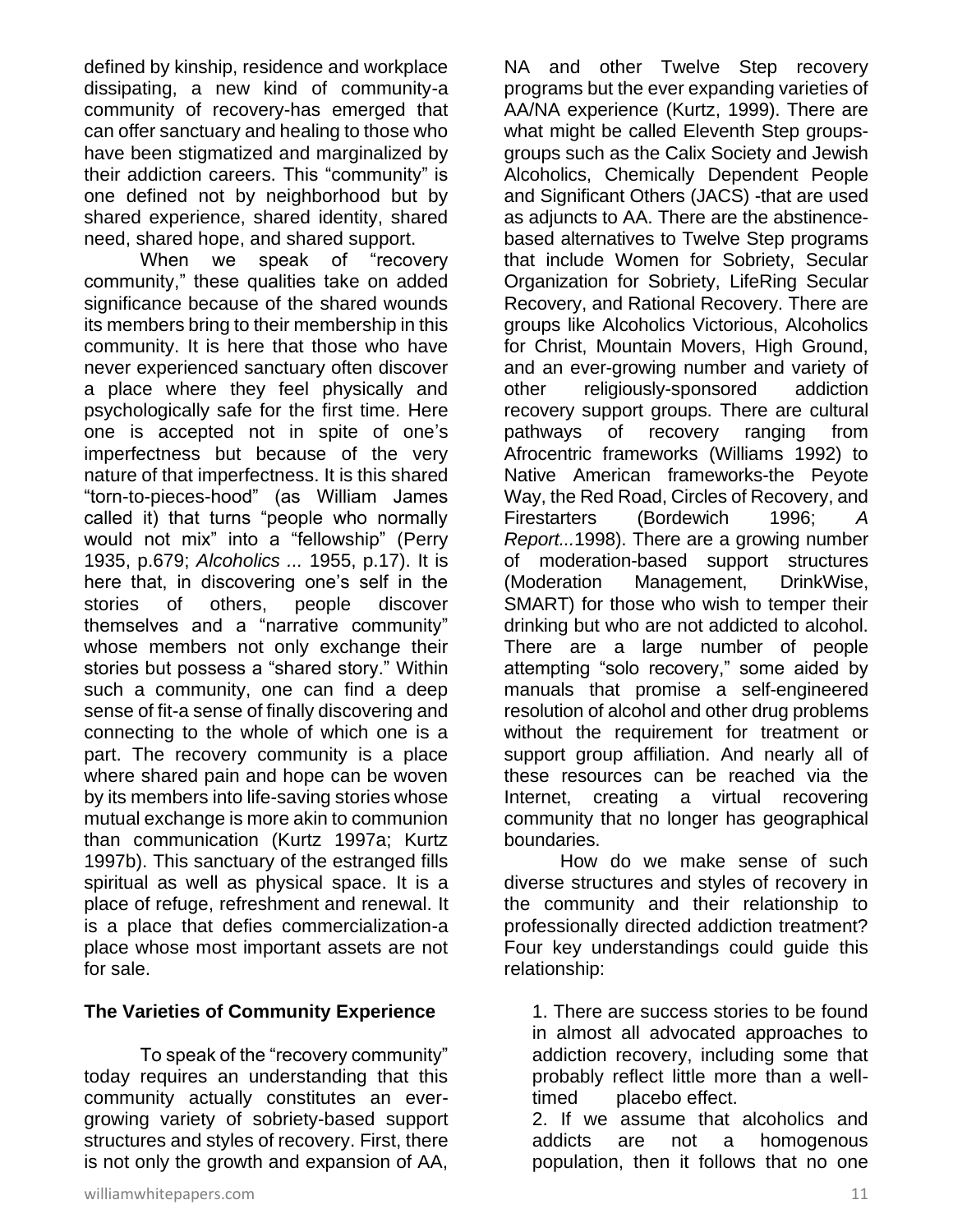approach will meet the needs of all addicts and that any particular approach will vary in its degree of success with different clinical subpopulations.

3. If we agree that addiction is a chronic disease (or "condition") characterized in the lives of many addicted people by reoccurring episodes of remission and relapse, then we have to consider that such individuals may require different types of interventions and support structures at different stages of their addiction/recovery careers.

4. We are likely to discover that, for some addicts, the most successful approach to treatment/recovery is one that involves serial experiments in sobriety, sobriety monitoring, early re-intervention and combinations (accumulated effects) of interventions and support structures over time. (The operative motto-"different strokes for different folks"-has long marked the most successful and clinically-nuanced addiction treatment programs.)

These understandings constitute a foundation from which a counselor can both help organize the community and "work the community" for the benefit of his or her clients. What we need to move toward within the arena of addiction treatment is the creation of the broadest possible menu of words, ideas, support structures, rituals, and experiences from which diverse clients may select those particular menu items that pull them toward positive change. Addicts have all kinds of coercive forces pushing them toward recovery; what we need are expanded forces of attraction that pull the addict into recovery. This latter force often occurs in the dynamic interaction between a support group, its evolving stew of conceptual and experiential ingredients and the addict.

How do we understand how various support structures incite change in some addicts and resistance to change in others? It is in the unique match between the ingredients of such groups and particular individuals that we find the transformative power of mutual aid. To have this effect, the elements of group culture must strike cords of resonance at both personal and cultural levels. Where resonance exists, these elements become the raw materials used by the addict to reconstruct a sobrietyenhancing life story. The elicitation of this resonance involves an almost electrical mutuality of fit. There is in this dynamic interaction as much a sense of having been chosen as there is a sense of choosing a particular framework of recovery. It is both a "you belong with us" connection between the group and the individual and a "this is where I belong" connection between the individual and the group. The job of the guide is to help expand the community menu of such resources, to warmly introduce each client to these resources, to help eliminate the obstacles that stand between the client and his or her involvement in such resources, and to then witness and validate the potential power of these special connections between individuals and indigenous groups. The emergence of "guides" or "recovery coaches" could re-capture the best of what has been lost in the professionalization of the role of the addiction counselor.

**III**

#### **A Renewal Movement: Some Beginning Goals and Prescriptions**

*We have resources. Can we mobilize them?* (Selden Bacon, 1947)

The field of addiction treatment is in deep need of a process of renewal that allows it to get back in touch with its historical mission and values and redefine its service technologies. I believe the heart of that recentering process will be a conceptual redefinition of where and how recovery occurs-a shift in focus from the institutional setting to the community setting. To achieve this redefinition of treatment, addiction treatment agencies will need to achieve six goals.

Knowledge Development The first goal is to expand the agency's knowledge of and application of the concept of "culture of recovery." We must recognize different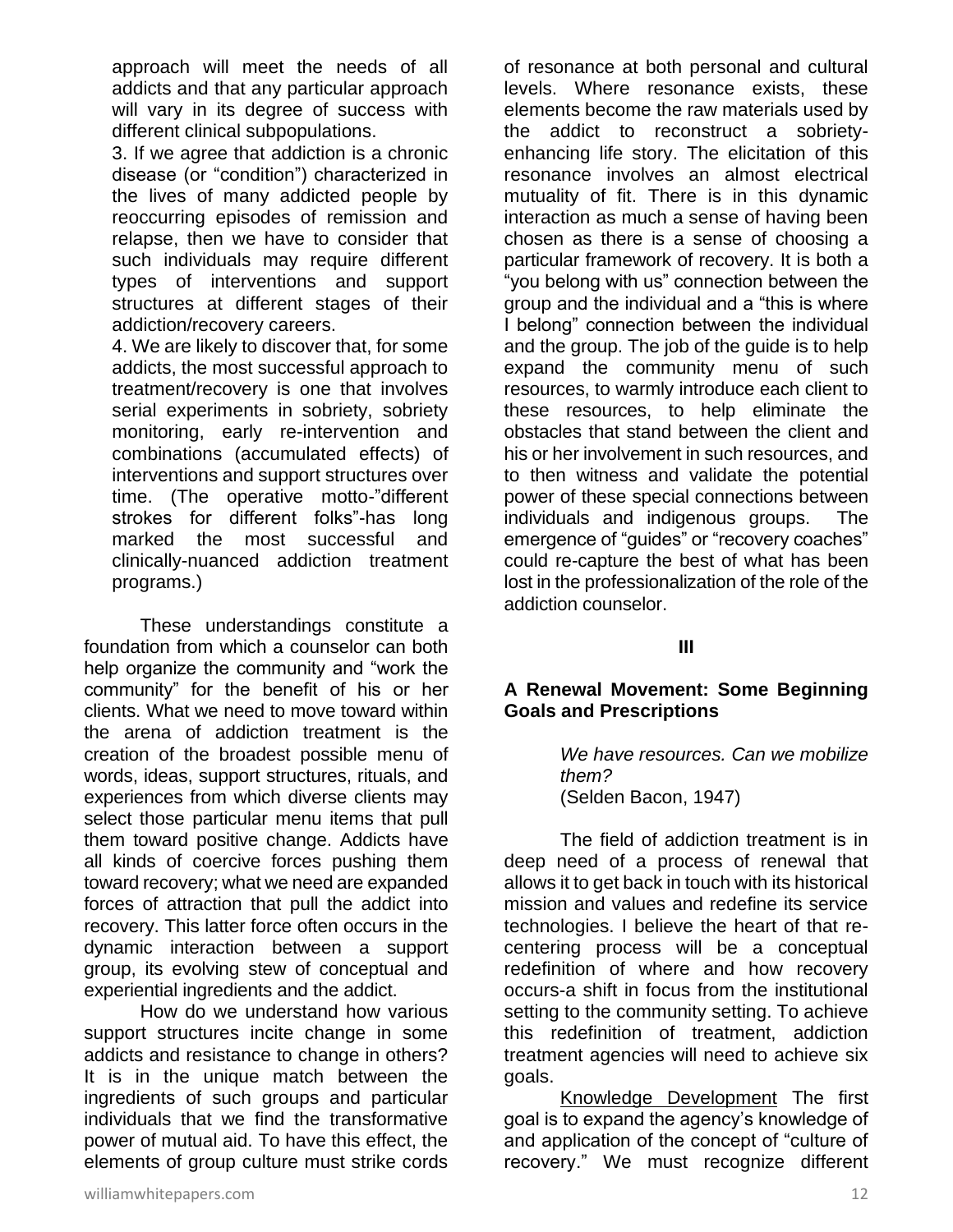styles and pathways of long term recovery. For most addicts, addiction and recovery occur and progress in relationship to addicted and recovered people. In addiction, and for some in early recovery, that progression involves an isolation form the larger community and an enmeshment in either a culture of addiction or a culture of recovery. Both cultures have their own language, values, symbols, career milestones, roles and rituals of daily living. We need to recognize and respect the variations in how addicts and those in addiction recovery relate to these cultures. There are acultural, bicultural and culturally enmeshed styles of addiction: addicts who sustain their addiction in isolation from other addicts, addicts who move in and out of the mainstream community and drug-saturated subcultures, and addicts whose whole lives are consumed within subterranean cultures of addiction. There are similarly acultural, bicultural and culturally enmeshed styles of recovery (White 1996).

Many treatment agencies have lost touch with local cultures of addiction and recovery. We have lost much in the transition from grass roots community organizations to behavioral health businesses. The practice of alcoholism counselors who are not in recovery attending open AA meetings and Al-Anon meetings, for example, seems to have virtually died out. The tentacles of our agencies that once reached deep into our communities have been replaced by paid specialists who venture into the community for public relations and marketing purposes. The beautiful buildings that many of our agencies have constructed have for too many of us become professional prisons that have diminished our interactions with the actively addicted and those in long term recovery. Too many agencies have become "closed incestuous systems" isolated professionally and socially from the wider community (White 1997). All of us-physicians and nurses, addiction counselors, researchers and teachers, supervisors and managers-need to leave our offices and rediscover the social ecology within which both addiction and recovery are nested within our communities. We need to be meeting with the service

committees of local addiction mutual aid societies. We-those in recovery and those not in recovery-need to get to know the recovering community by attending (within the prescribed guidelines for participation) meetings and social events of such organizations. We need to be visiting with the leaders of religious and cultural revitalization movements in our communities. We need to break bread with those working within our local union counseling programs. Rather than waste our lives obsessing about managed care, we need to relearn the cultural terrain outside our agencies and help create spaces within our communities that can serve as sanctuaries and places of renewal for recovering addicts and their families. And most importantly, we must enter into relationship with these indigenous resources as students rather than as teachers.

Role Redefinition The second goal is to expand the definition of addiction treatment and addiction counseling to include and emphasize the functions of community organization and community development. I am proposing that the clinical dimensions of the role of addiction counseling be balanced with dimensions that focus on organizing sobriety-based support structures and then linking clients to such structures. This added function or new position would combine both the role of community organizer and what McKnight calls the "community guide." The purpose of the organizer/guide is to help build enduring sobriety-based support structures that stand, not as time-limited, contractual services provided by an agency, but as an enduring part of the fabric of local community life. McKnight describes five characteristics of such roles/persons:

- They have a capacity to see possibilities and potentials where others see problems.
- They are themselves well-connected to what might be called the "communities within the community."
- They can make things happen because they are trusted within these communities rather than because they have letters or titles linked to their name.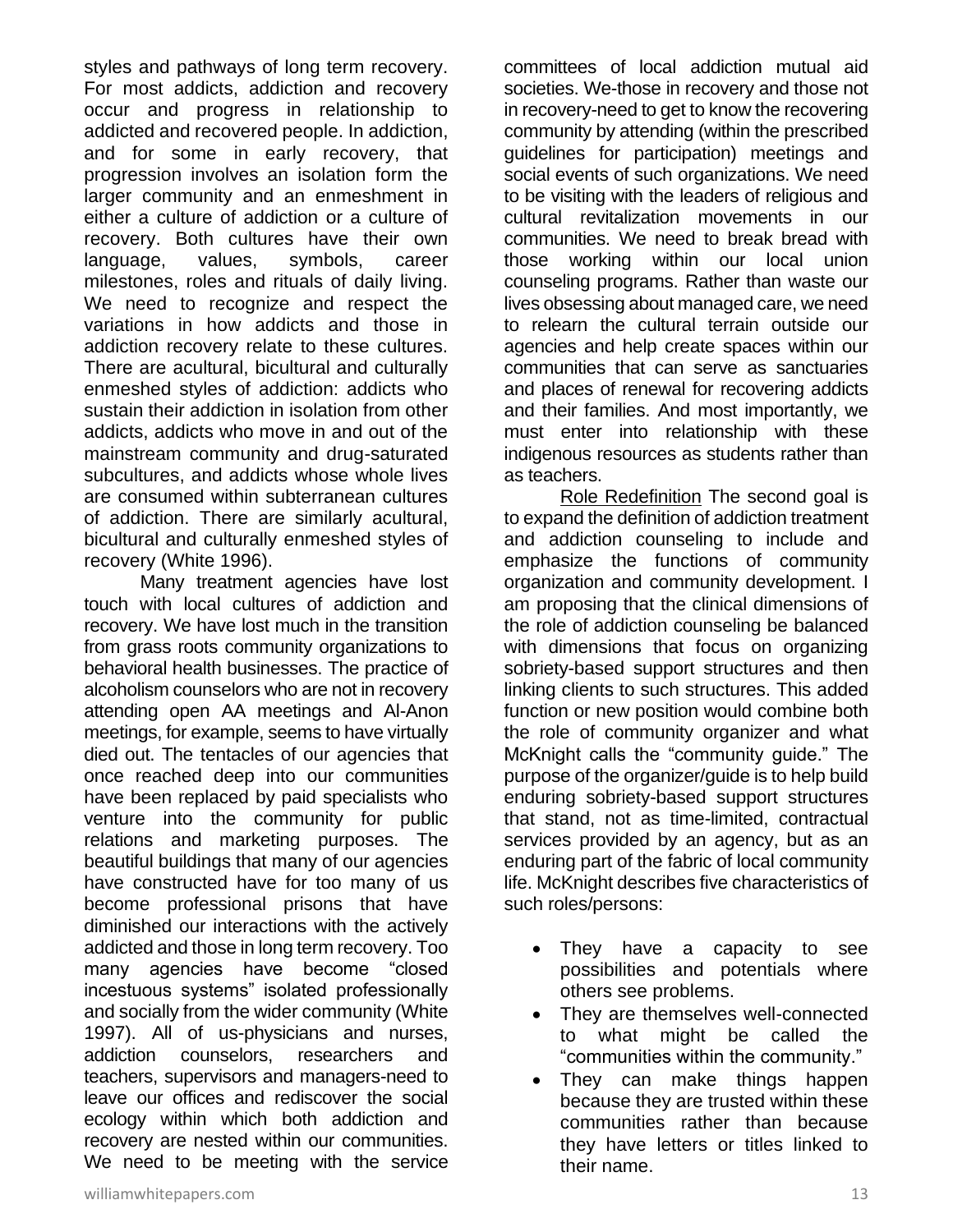- They believe that the community as a whole is a "reservoir of hospitality" that needs only be tapped.
- They know that a client's engagement with the community doesn't begin until the guide whose with them disengages (McKnight 1995, pp120- 122).

The guide, recognizing and celebrating the enormous variety in recovery styles, simply serves as a source of introduction and encouragement for continued experimentation until the client finds a suitable pathway of long-term recovery (Borkman 1997).<sup>4</sup>

One very concrete way that an addiction treatment agency could begin this process is to experiment with:

- adding community organization functions into existing addiction counselor role responsibilities,
- seeking financial support to hire community organization specialists, and
- providing training to staff to enhance

Increasing community involvement can be achieved in a variety of ways: collaborating in multiagency models of service delivery, launching aggressive programs of outreach, moving satellite service offices into the community, experimenting with neighborhood-based service delivery, entering into partnership with such emerging resources as addiction ministries, and strengthening the agency's relationship with indigenous sobriety-based support structures. This goal can involve everything from carrying institutional services to the community to shifting the whole focus of recovery to the natural environments in which clients live. To achieve the latter, we need carefully constructed and rigorously evaluated experiments in moving the "therapeutic community" into the community. The question of "how do we get addicts to come into treatment at our agency?" needs to be reframed: "How can we move treatment (the professionally-guided initiation of recovery) from our agency into the community?" By

their skills to perform community organization/guide functions.

Community Involvement The third goal is to increase the agency's involvement in the community. The first step in achieving this goal is for a treatment institution to honestly evaluate its historical commitment and relationship to the community it serves. When the board and staff of Dawn Farm, a traditional long-term therapeutic community located in Ann Arbor, Michigan, conducted such a self-inventory, they were forced to make some bold admissions on their way to redefining their role in the community. The Board members and professional leaders of Dawn Farm called a large meeting of community stakeholders and acknowledged that with the best of intentions Dawn Farm had inadvertently implemented policies and procedures that had become barriers between the Farm and those it sought to serve as well as to the wider community. Following this courageous declaration, the leadership of Dawn Farm invited community stakeholders to participate in reshaping Dawn Farm's involvement in, and responsiveness to, its local community.

creating seamless and flexible transitions between levels of care, we can move clients toward the least restrictive environments and into those environments that are closest to the natural supports in the community. Dawn Farm, in redefining its mission, formulated a simple principle to guide its selection of service activities: "Will this help our clients join the recovering community?" Taking such a position requires a fundamental redefinition of the relationship between an addiction treatment agency and the world outside itself.

Benjamin Bowser, in his excellent analysis of what it means for an addiction treatment program to be "community-based," predicts a future shift from professionalized to indigenous recovery resources.

*When the current generation of drug treatment programs declines far enough, we may very well witness the emergence of another generation of drug treatment initiatives which may not be so ready to compromise their*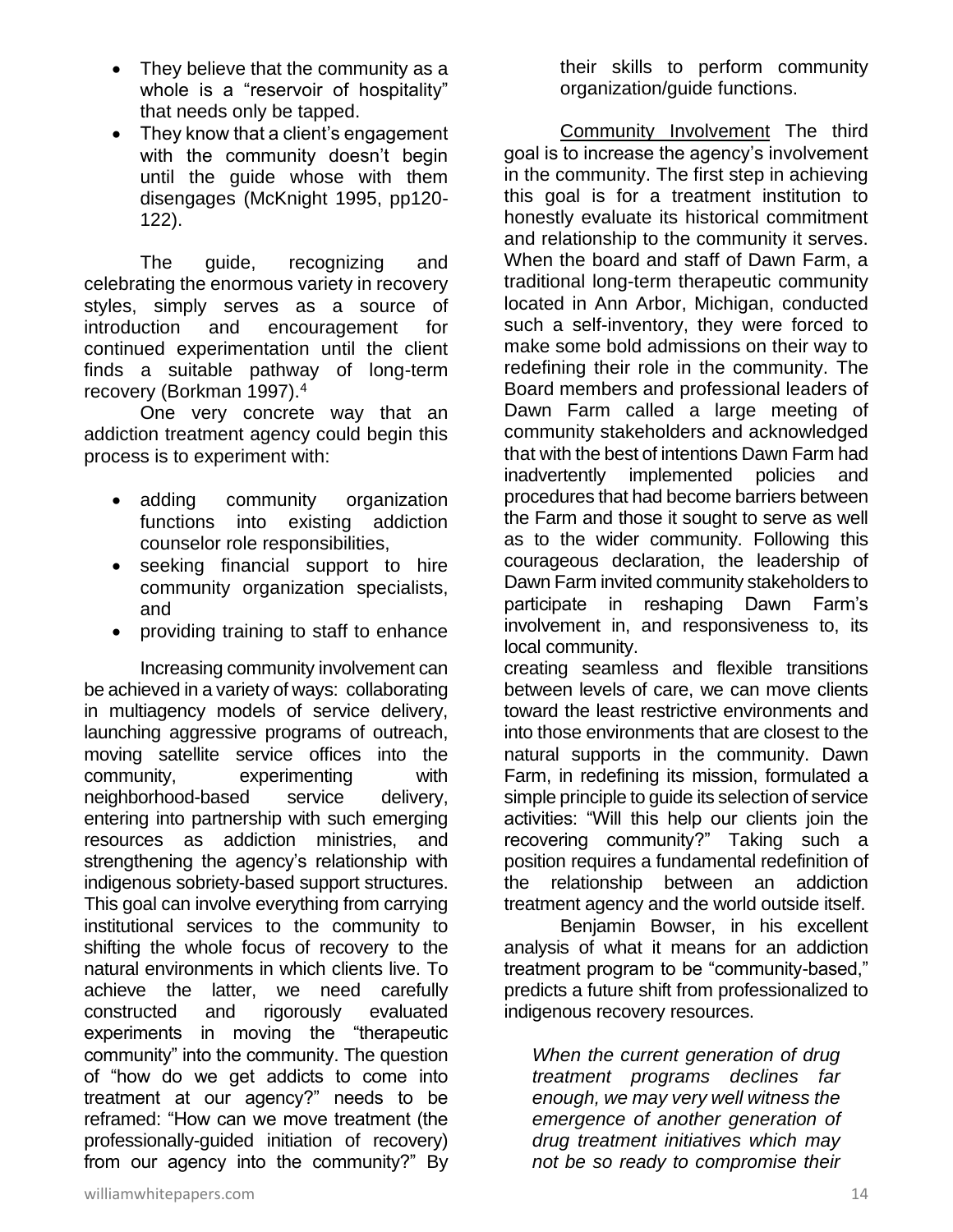*missions for government funding*. (Bowser 1998).

New generations of programs will boldly respond to service needs rather than passively accepting the limitations of various funding guidelines. These new programs are arising as indigenous institutions (neighborhood organizations, schools, churches, labor unions, cultural revitalization movements, recovery groups) respond to needs that they see not being addressed by mainstream addiction treatment providers. That new generation could also include existing treatment agencies who move forward by reconnecting with their founding missions.

Addiction treatment professionals need to be part of these rising movements not out of a position of professional arrogance but as fellow members within the local culture of recovery. The goal is not to colonize these indigenous initiatives by using this movement to get referrals for treatment, by pushing these indigenous movements toward professional models of care, or by manipulating these organizations into lobbying for enhanced funding for treatment. Instead, the goal is to support these churches and labor unions and neighborhood organizations in the development of ideas, metaphors, and rituals that can move people from addiction to recovery within the cultural context in which they live. We must serve these new support structures rather than lead them, coopt them, or compete with them.

Consumer Involvement The fourth goal is to increase the community's involvement in the agency. This can involve building a strong alumni association, creating a feedback loop between former/current service consumers and agency supervisors and managers, developing linkages to newly emerging recovery consumer alliances, or, most significantly, bringing recovering people and service consumers into policy-making positions on agency advisory and governing boards.

What addiction treatment will have to address in the 21<sup>st</sup> century that it has never

williamwhitepapers.com 15

had to deal within its history is a strong consumer movement that, like its mental health counterpart, will demand increased accountability and responsiveness (*Brief ...* 1998). We must find meaningful venues of participation for consumers and eschew the current propensity to use consumer involvement manipulatively as a device to market treatment programs or to generate political support for political agendas related to treatment reimbursement policies. If professionals fail to enter into legitimate partnership with the recovering community and fail to significantly involve consumers in decision-making regarding their own care, then the ownership of the problem of alcoholism and other addictions needs to be wrested from the professional and returned to the community itself.

Resource Development The fifth goal is to take an active role in the development and support of local sobriety-based support groups. Rather than lament the absence of such structures, treatment institutions need to create the physical and cultural space within which such movements can grow and nourish the seeds of such movements that arise within this space. This strategy involves reducing environmental obstacles to recovery while expanding resources and opportunities within the client's environment. This can be done by promoting no-cost, or low-cost transportation and child care to get people to support meetings and sober social activities, developing job banks and volunteer job-coaching programs, developing housing programs (drug free zones in public housing, recovery homes), entering into partnership with other sobrietybased organizations to help develop drug free recreational activities. Recoverythemed radio programs are appearing locally and through national syndication and Internet recovery resources are growing so prolifically as to render any directory of such resources instantly out-of-date. In Lubbock, Texas, the Texas Tech Center for Addiction Studies at Texas Tech University is involved in an "addicts-to-scholars" program through which private funds are used to provide scholarships to recovering addicts to attend college (White, 2001). Treatment programs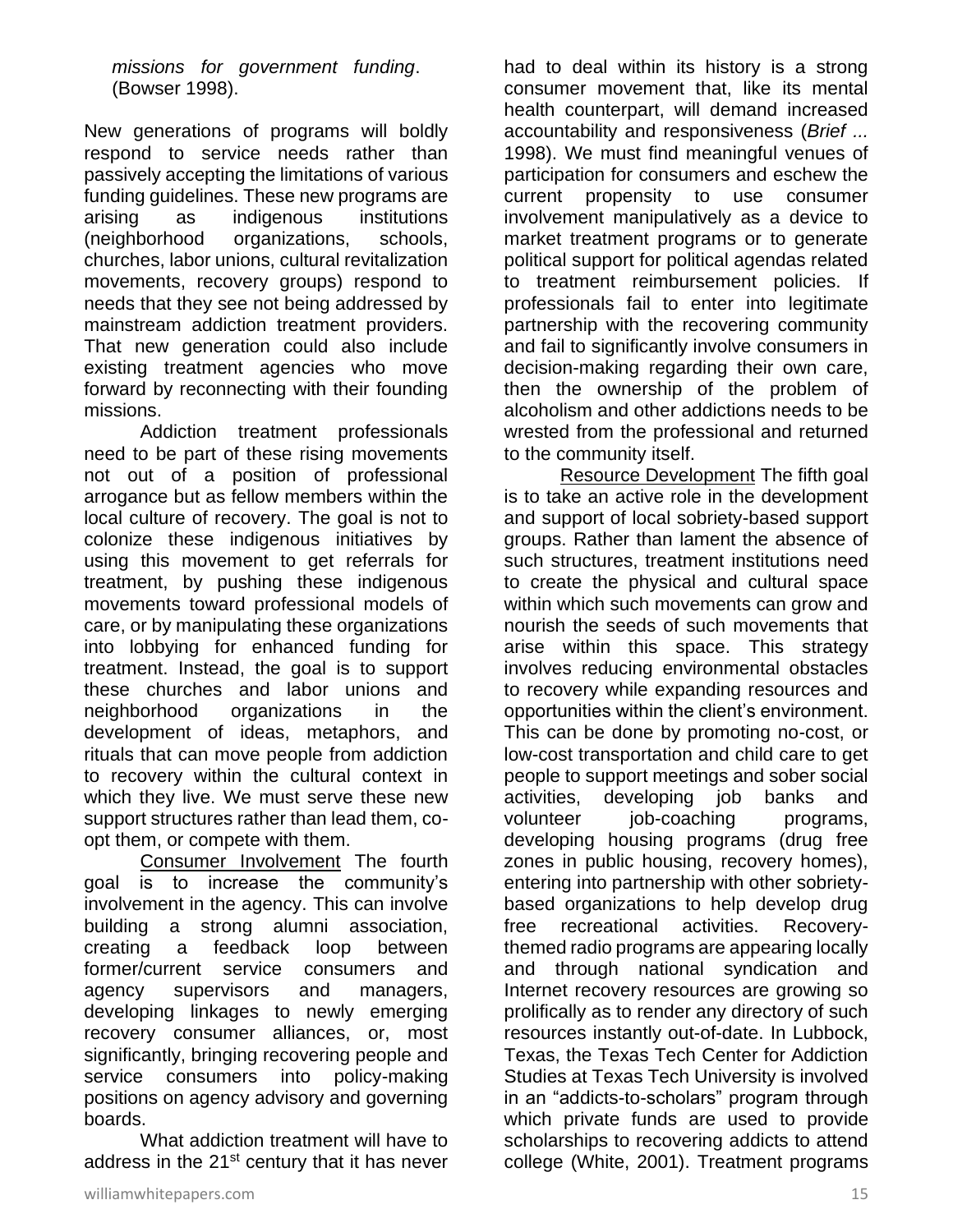need to both stimulate such activity and reach out into partnership with such indigenous community efforts. When White Bison, Inc. of Colorado Springs, Colorado trains Firestarters—persons in recovery-who agree to facilitate Circles of Recovery in their tribal communities for three years, the focus of recovery shifts from a treatment institution to the community itself (*Brief...*1998). Treatment institutions have for more than 140 years served as sober sanctuariesplaces for personal, social and spiritual renewal, but some have also served as a hub of numerous activities that reach out into the community to extend and nourish the culture of recovery. The motifs that should guide our own work in this latter area are:

- stewardship (Is this the best possible use of these resources?),
- simplicity (Is this the least amount of organization required to achieve this goal?),
- transferability (Can this function be transferred from the agency to the community in a reasonable period of time?), and
- sustainability (If other elements in the local culture of recovery cannot sustain this function, is this something that the agency will be able to sustain over time as one of its contributions to the culture of recovery?)

There are brief developmental windows of opportunity for change that open in the life of every addict, and, in the midst of such a window, one's life can be forever changed or a rare opportunity missed-the difference for some between recovery and death. Addicts "hit bottom" many times and often continue their self-destruction. Pain in the absence of hope will not incite a recovery process. Our goal is to assure the presence of personally and culturally meaningful resources (hope) when those windows of opportunity briefly open.

Identity Reconstruction The sixth goal is to redefine the implications of this new agency-community partnership on everything from the agency's mission, its

core values, its primary service modalities, its role definitions for paid and volunteer workers, and its ethical standards governing relationships between staff and service consumers. To focus on barriers to recovery rather than recovery itself requires a reframing of traditional clinical roles, but this broader focus continues to call for the use of new breakthroughs in clinical technology to aid the client. Adding community organization and community advocacy does, however, mark a dramatic change in the current role definition of the addiction counselor-a change that calls upon the counselor-like the Native American leaders of 19<sup>th</sup> century abstinence-based cultural revitalization movements-to confront forces in the community/culture that promote excessive alcohol, tobacco and other drug use.

## **Potential Pitfalls**

The shift in focus advocated in this paper is not without its pitfalls.

1. *Skill Demands* The knowledge and skill requirements of the community organizer/guide are not part of the current preparation of addiction counselors nor may some addiction counselors be characterologically suited to take on these functions. Any shift toward expanding the functions of the addiction counselor would have to be reflected in changes in the content of addiction counselor training programs as well as national and state addiction counselor certification programs.

2. *Funding* Most reimbursement mechanisms for addiction treatment do not pay for community organization and advocacy. While some publicly funded agencies may be able to embrace such activities within the rubric of outreach, case management, early intervention, or primary prevention; funding guidelines will continue to narrowly define addiction treatment. The agency today seeking to become truly community-based must swim against the powerful current of these funding strictures. I think the trend will be for agencies to respond to the criticism inherent in this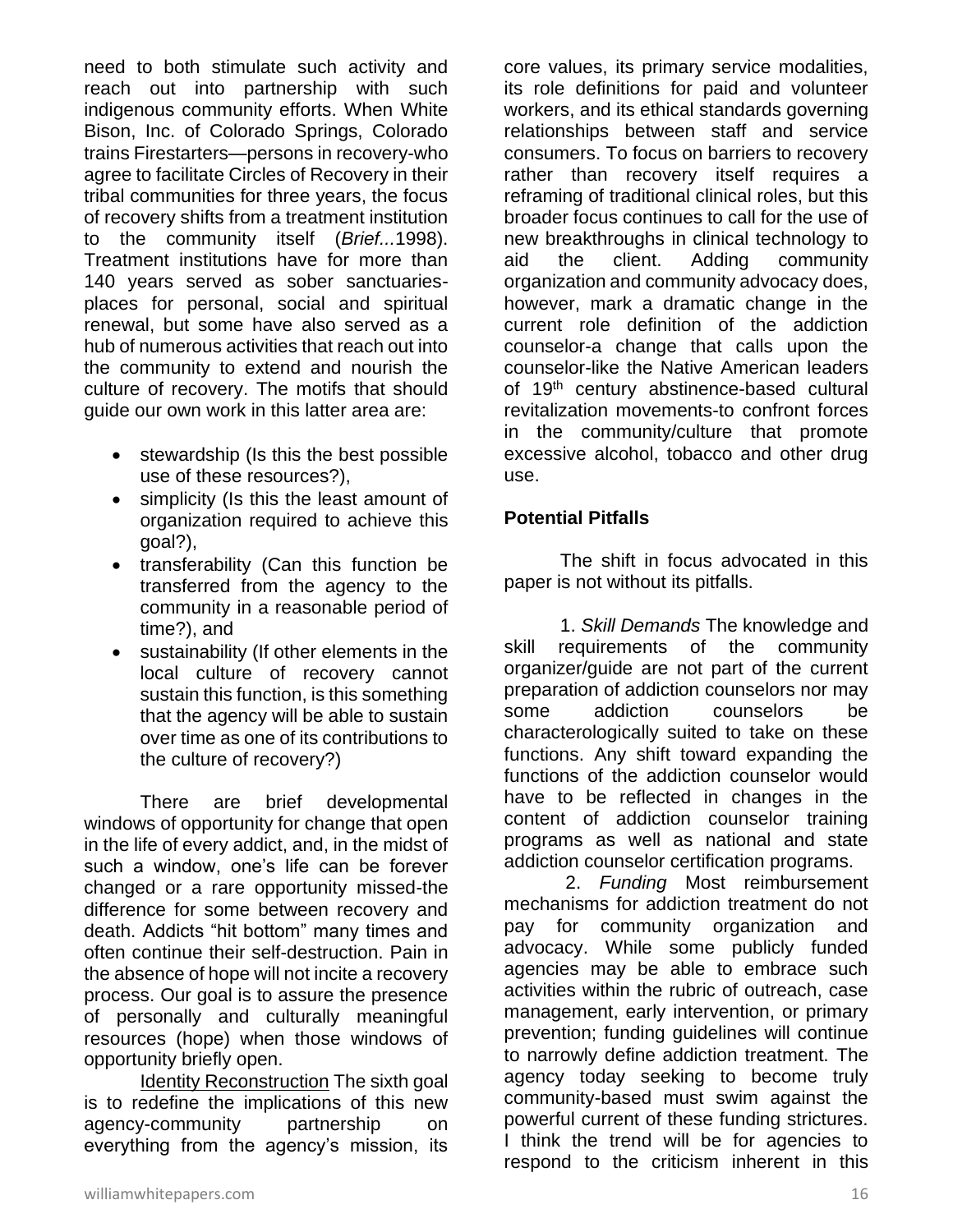article by placing these functions within a specialty role. Such a move would mark not a positive indication of organizational change, but one of the most frequent strategies used by organizations to avoid change. At a practical level, I believe the desired strategy is to begin integrating resource development, resource mobilization and client advocacy functions within the rubric of case management and counseling and to seek additional reimbursement for these newly expanded functions. The potential role of community resource mobilization in improving clinical care outcomes will need to be rigorously evaluated before these activities are compensated within existing service reimbursement systems.

3. *The Limits of Community Support* The approach called for in this paper is applicable to a wide spectrum of human problems, but its proposed solutions all hinge on whether there is a reservoir of support available within local communities. There is little doubt that the traditional safety nets of nuclear and extended family, valuehomogenous neighborhoods, stable occupational networks, and other social institutions (schools, churches, labor unions, local civic groups) are weakening. While one could argue that we need an ever-growing professional infrastructure to compensate for this loss of natural supports, I would argue with McKnight that proliferation of the former could inadvertently speed the demise of the latter. But tapping indigenous resources and spiritual and healing traditions within a community is not a panacea for addiction recovery (Brady 1995). There are communities that lack much of the natural supports idealized in this paper. In such communities, such resources will need to be rebuilt before they can perform their healing functions. We need to extend the medical models and even social model programs farther into the heart of our communities (Borkman et al. 1998)

4. *Resistance and Conflict* The expansion of the counselor role will provoke resistance among counselors for whom this transition will be difficult and who will likely interpret this expansion as an implied attack on the value of therapy in the treatment of addiction. Some counselors could feel a loss of status and prestige in the diminished clinical emphasis suggested in this paper. Social activism could also bring agencies into conflict with other community institutions regarding such environmental factors as poverty, racism, zealous and targeted alcohol marketing campaigns or the oversaturation of alcohol sales outlets. There is also a risk that focusing on environmental factors that contribute to addiction could divert focus from service to the treatment/recovery needs of individual addicts. This very process happened to many of the  $19<sup>th</sup>$  century mutual aid societies. Community-oriented activities will need to be monitored to assure that they stay client-focused.

5. *Charisma* The function of community organization attracts charismatic leaders whose character foibles can, rather than moving the organization into the community, create organizations that progressively isolate themselves and move into adversarial relationships with the community. These leader-dominated, cultlike systems often drift toward ideological extremism and eventually implode amidst charges of internal abuses of power and breaches in ethical and legal conduct. At its best, the heightened community-orientation advocated in this paper should help flatten the hierarchies of treatment organization, but the potential long term consequences of the charismatic leadership characteristic of such models requires close monitoring.

6. *Ethical Quandaries* The new role functions of the community organizer/guide force the counselor to shed the safety of the office and the execution of highly codified clinical functions. As the newly defined counselor/organizer/guide moves into the community, he or she does so without clear ethical and boundary definitions. Traditional standards which safeguard the therapeutic relationship often smack of emotional disregard and professional elitism when moved into the community and into different cultural settings. Professional standards that discourage/prohibit counselor self-disclosure (particularly selfdisclosure of the therapist's own recovery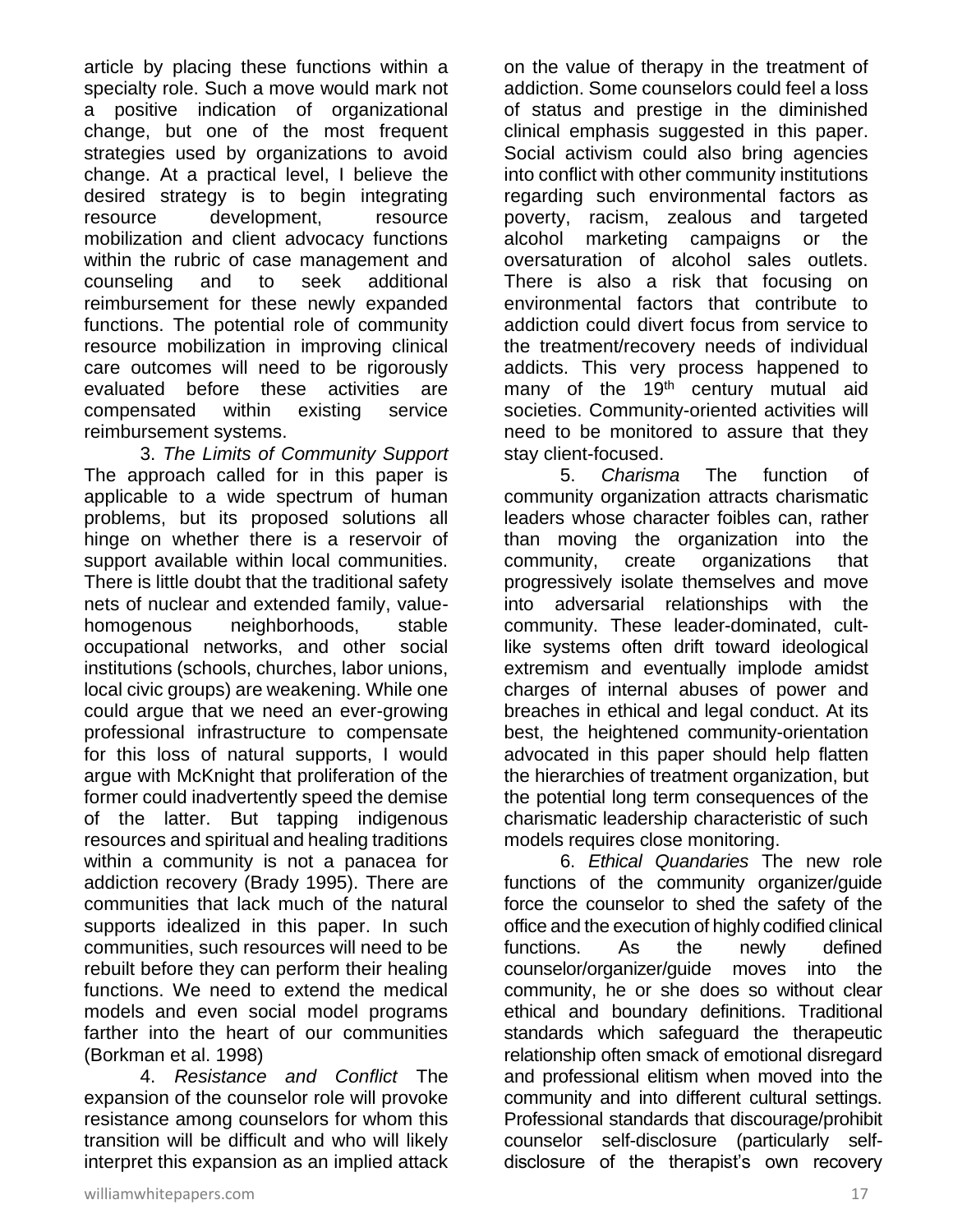status) and prohibit involvement in any type of dual relationships may work well in the office but not in the arena of community outreach and community organization. New standards will have to emerge and evolve to guide these expanded functions, and these standards will need to simultaneously protect clients and community members, individual workers, and addiction treatment agencies. The community guide will need to find middle ground between the potentially detached impersonality of the therapeutic relationship and the complete absence of boundaries that originally created a call for increased professionalism and ethical standards.

7. *De-professionalization* There is a danger that professionals could become so infatuated with indigenous cultures of recovery that they abandon medical, pharmacological, and psychological interventions that could be of great benefit to some addicts (Van Dusen, Sherman 1974). There is also some danger that professionals could use this approach as an escape from the demands to develop and sustain traditional technical competencies in addiction counseling.

8. *Care versus Control* The most painful aspect of this role transition may be a forced examination of the difference between the professional support offered in addiction counseling and the more natural support that clients can experience in the wider community. Any relationship of unequal power, any relationship in which one party is professionally pledged to serve the other, is a relationship that in its essence involves as much (or more) control as care. The history we have reviewed suggests that addiction recovery is best nurtured within a network of mutually caring and enduring relationships in which mutual vulnerability, reciprocity, and collective strength, not fiduciary responsibility of one party for another, is the primary bond of the relationship. That is precisely what traditional addiction treatment cannot provide. To experience care without control, one must move out of the professional arena and enter the natural web of support that exists within communities. This realization is not an easy one for those of us who have dedicated our lives to the profession of addiction counseling.

9. *Potential Iatrogenic Effects* Misguided efforts at community organization could undermine the very indigenous supports they purport to build. Anything done *for* or *to* (as opposed to *with*) the recovery community is likely to undermine the growth and health of that community and replace it with structures and relationships that are hierarchical, professionalized, and eventually commercialized. The recovery movement itself will need to find a way to separate the healers from the hustlers who will be drawn to the energy of this movement. There will be problems with double-agentry: people who step forward to speak on behalf of recovered people but whose words and deeds reveal the hidden institutional and financial interests that they represent. Misguided efforts at community organization could undermine the very indigenous supports they purport to build. What would help treatment institutions sustain their own integrity in this venture would be to create something analogous to the Twelve Traditions of AA-a set of principles that could guide the treatment institution's relationship to its clients and the wider community.

## **Conclusion**

This paper explores the evolving relationship, or lack of relationship, between addiction treatment, recovery, and experiences in the wider community. The author calls for a re-conceptualization of recovery as something that happens in the community rather than solely within the context of professionally-directed treatment. What is being proposed is a reconstruction of addiction counseling to claim its social activist and social movement roots-roots that were lost in the professionalization of the role of addiction counselor and the industrialization, commercialization, and regulation of addiction treatment. Addiction treatment needs to move from a selfabsorbed bystander to full membership in the culture of recovery. In the next decade, many addiction treatment institutions will not only place themselves fully within this culture but also redefine their role in that culture. This newly defined role will focus on: 1) removing personal and environmental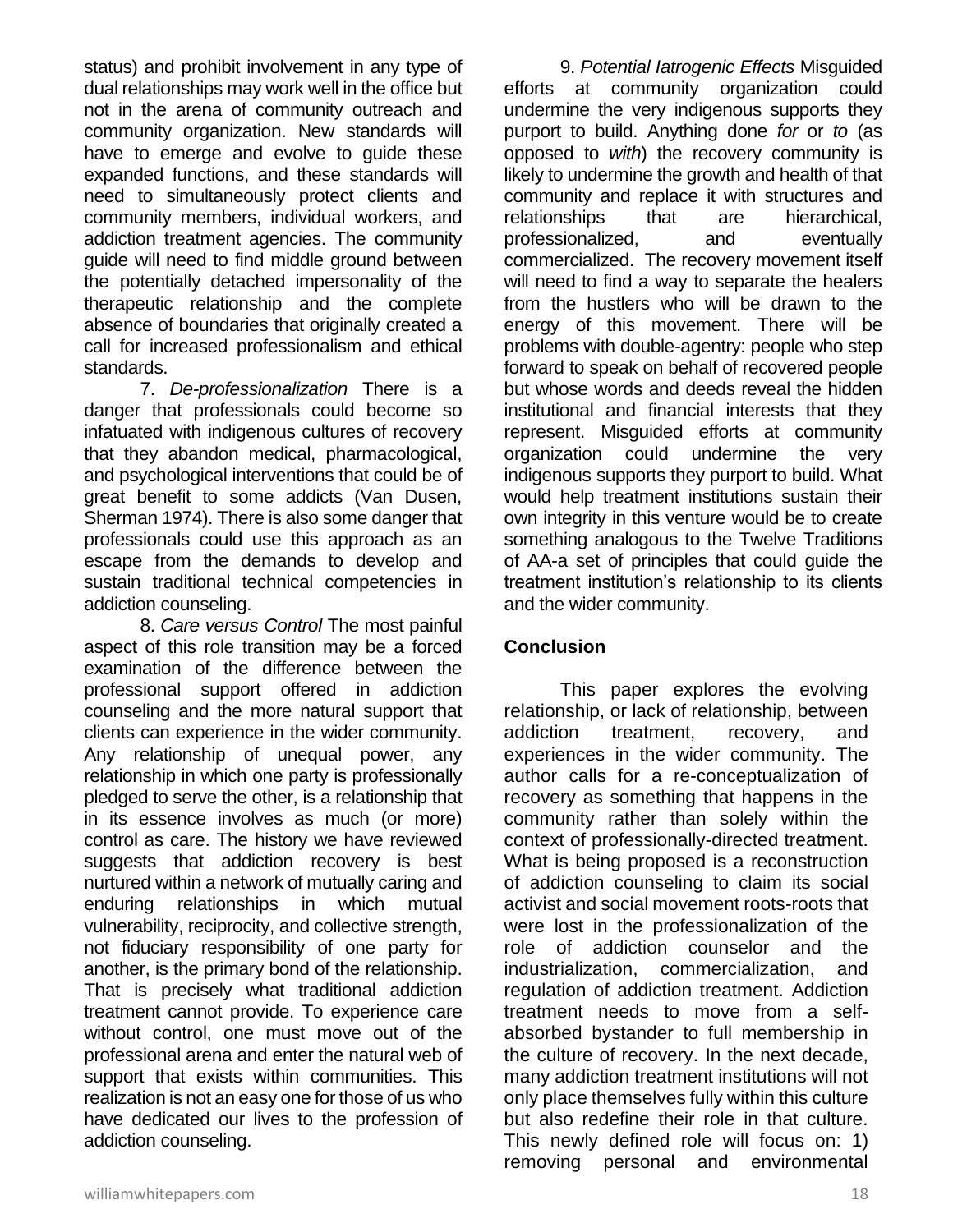obstacles to recovery, 2) encouraging the diversity and viability of support structures within the culture of recovery, 3) educating clients and families about the addiction and recovery processes, 4) serving as "community guides" to link clients to support structures within the culture of recovery, 5) responding to the needs of clients with acultural styles of recovery, and 6) developing chronic disease management protocol for relapse-prone, multiple-problem clients and their families.

Where we will likely end up in all this is a position that will challenge two centuries of efforts to find THE cause of addiction and THE treatment for addiction. This position will simply posit that there are factors that inhibit and promote addiction that co-exist at different levels of intensity in the individual, in one's nuclear and extended family, in one's immediate ecosystem (peer associations, neighborhood, school, workplace, church), and in the larger macrosystem (state, country, continent, world). These factors combine with other demographic and clinical characteristics to create quite varied patterns of alcohol- and other drug-related problems. Prevention and intervention strategies that flow out of this model call for interventions at all levels of this ecosystem that simultaneously seek to increase inhibiting factors and decrease promoting factors. What has been missing and what is being called for in this paper is greater attention to this ecosystem in which both addiction and recovery are nested.

Agencies who in their earliest years defined themselves as "community-based" today are more likely to define themselves as businesses. To recapture that founding identity, agencies must find ways to rejoin their communities and discover the natural healing powers that lie within these communities. When universities became too isolated from the communities in which they were born, there were calls for these institutions to move back into the life of their communities-to become "universities without walls." What I am calling for is an analogous process of treatment and recovery without walls.

Acknowledgment: I wish to acknowledge the assistance of Ernest Kurtz who provided thoughtful critiques of early drafts of this paper. His encouragement and technical assistance are gratefully appreciated.

# **NOTES**

1. The use of the terms "recovering community" and "recovery community" in this paper does not mean to imply that this is a single, or homogenous community. This community is made up of a diverse patchwork of groups who often speak with conflicting voices about methods but who share a singular passion for helping convey a message of hope and support to addicts and their families.

2. These historical sketches are abstracted from (White 1998).

3. One of the most vivid examples of the healing power of tribal/community renewal can be found in the story of the Shuswap Indian community of Alkai Lake, British Columbia that was vividly portrayed in the film *The Honour of All*.

4. What I am calling for here is a synthesis between the traditional, expert-based "treatment planning" of medical model addiction treatment and the client-based "recovery planning" of social model programs. For a discussion of the distinctions between these models, see Borkman, T. (1997).

# **REFERENCES**

- *A Report on the Recovery Community Support Program New Grantee Workshop, November 2-4, 1998*. (1998). Rockville, MD: Center for Substance Abuse Treatment.
- Albaugh, B. & Anderson, P. (1974). Peyote in the treatment of alcoholism among American Indians. *American Journal of Psychiatry* 131:1247-1250.
- *Alcoholics Anonymous: The Story of How Many Thousands of Men and Women Have Recovered from Alcoholism.* 1955. New York: Alcoholics Anonymous World Services, Inc., p. 17.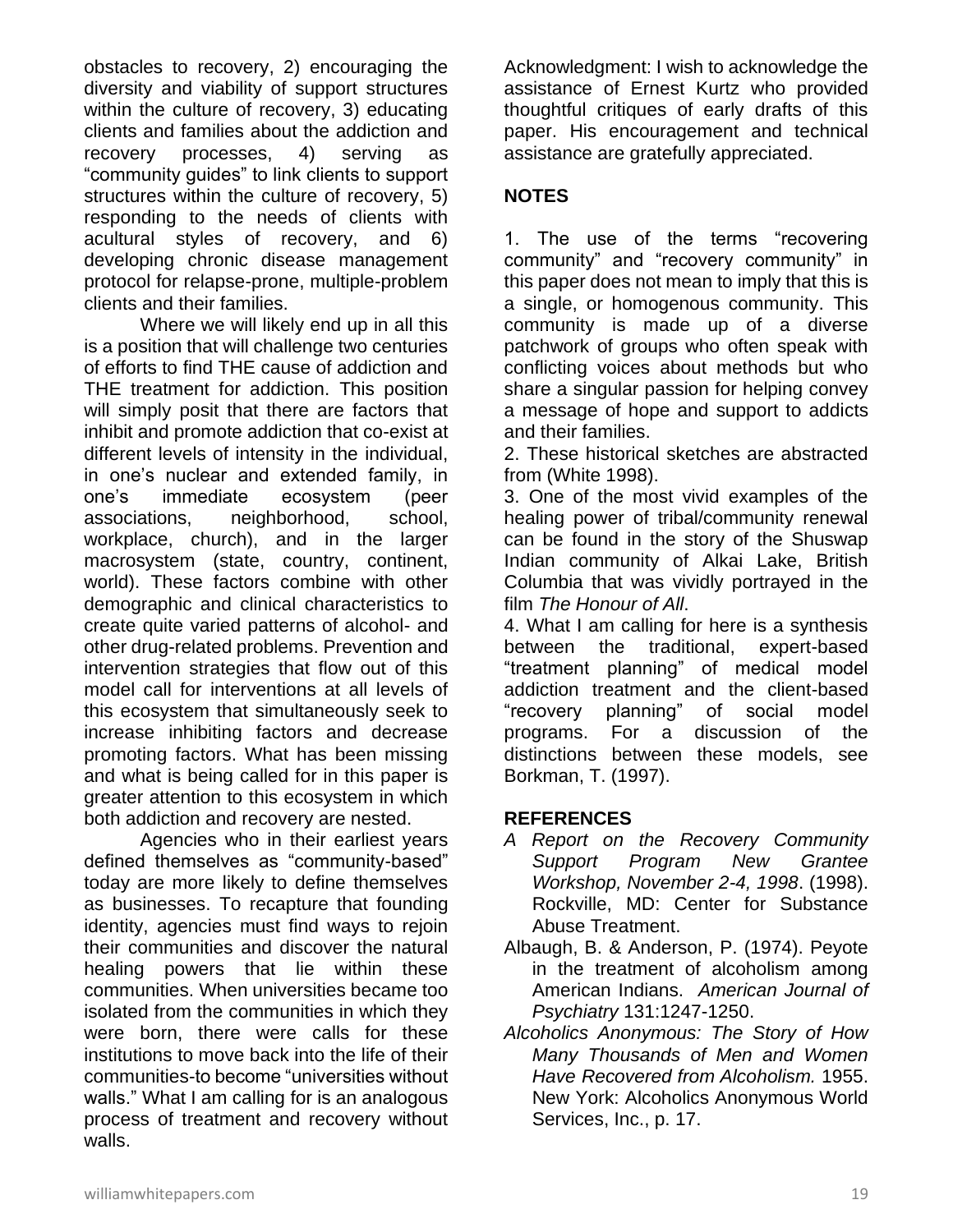- Apess, W. (1833). *The Experiences of Five Christina Indians of the Pequod Tribe*. Boston: William Apess.
- Bacon, S. (1947). The Mobilization of Community Resources for the Attack on Alcoholism. *Quarterly Journal of Studies on Alcohol* 8(3):473-497.
- Barclay, G. (1964). The Keeley League. Springfield, IL: *Journal of the Illinois State Historical Society* 57:341-365.
- Baumohl, J. & Room, R. (1987). Inebriety, Doctors, and the State: Alcoholism Treatment Institutions before 1940. In: Galanter, M. Ed. *Recent Developments in Alcoholism*: New York: Plenum Publishing, 5:135-174.
- Bellah, R.; Madsen, R.; Sullivan, W.; Swidler, A.; and Tipton, S. (1985). *Habits of the Heart: Individualism and Commitment in American Life*. New York: Harper & Row.
- Bickerton, R. (1990). Employee Assistance: A History in Progress. *EAP Digest* 11(1) 34-42, 82-84, 91.
- Bloom, S. (1997) *Creating Sanctuary: Toward the Evolution of Sane Societies.* New York: Routledge.
- Blumberg, L. with Pittman, W. (1991). *Beware the First Drink!* Seattle: WA: Glen Abbey Books.
- Bonner, A. (1967). *Jerry McAuley and His Mission.* Neptune, NJ: Loizeaux Brothers.
- Bordewich, F. (1996). *Killing the White Man's Indian*. New York: Anchor Books.
- Borkman, T. (1997). Is Recovery Planning any Different from Treatment Planning? *Journal of Substance Abuse Treatment* 15(1):37-42.
- Borkman, T.J., Kaskutas, L.A., Room, J., Bryan, K., and Barrows, D.C. (1998). A Historical and Developmental Analysis of Social Model Programs. *Journal of Substance Abuse Treatment* 15:7-17.
- Bowser, B. (1998). Drug Treatment Programs and Research: The Challenge of Bi-directionality. In: Lamb, S.; Greenlick, R.; and McCarty, Eds. *Bridging the Gap between Practice and Research: Forging Partnerships with Community-based Drug and Alcohol*

*Treatment*. Washington, DC: National Academy Press, p. 144.

- Brady, M. (1995). Culture in Treatment, Culture as Treatment. A Critical Appraisal of Developments in Addictions Programs for Indigenous North Americans and Australians. *Social Science Medicine* 41(11):1487-1498.
- *Brief Description of the Center for Substance Abuse Treatment's Recovery Community Support Program*. (1998). Rockville, MD: Center for Substance Abuse Treatment.
- Carroll, K. & Nuro, K. (1996). *The Technology Model: An Introduction to Psychotherapy Research in Substance Abuse*. New Haven, CT: Yale University Psychotherapy Development Center.
- Custer, M. (1918). Kannekuk or Keeanakuk: The Kickapoo Prophet." *Illinois State Historical Society* 2(April):48-56.
- Ferris, G. (1878). *The Life and Work of Francis Murphy and Dr. Henry A. Reynolds.* NY: Henry S. Goodspeed & Company.
- Francis, L. (1996). *Native Time: A Historical Time Line of Native America*. NY: St. Martin's Press.
- Harbaugh, L. (1994). *A Case Study of the Ministry of the High Watch: Political and Economic Pressures on a Non-medical Solution for Alcoholism*. Unpublished paper.
- Harbaugh, L. (1995). *Sister Francie and the Ministry of High Watch: From New Thought to Alcoholics Anonymous*. Bachelor's Thesis, Smith College.
- Herring, J. (1988). *Kenekuk, The Kickapoo Prophet.* Lawrence, KS: University of Kansas Press.
- Kranzler, H.R.; Amin, H; Modesto-Lowe, V.; Oncken, C.; (1999) Pharmacologic Treatments for Drug and Alcohol Dependence. *Psychiatric Clinics of North America* 22(2):401-410.
- Krupat, A. (1994). *Native American Autobiography: An Anthology*. Madison, WI: University of Wisconsin Press.
- Kurtz, E. (1979). *Not-God: A History of Alcoholics Anonymous*. Center City, MN: Hazelden.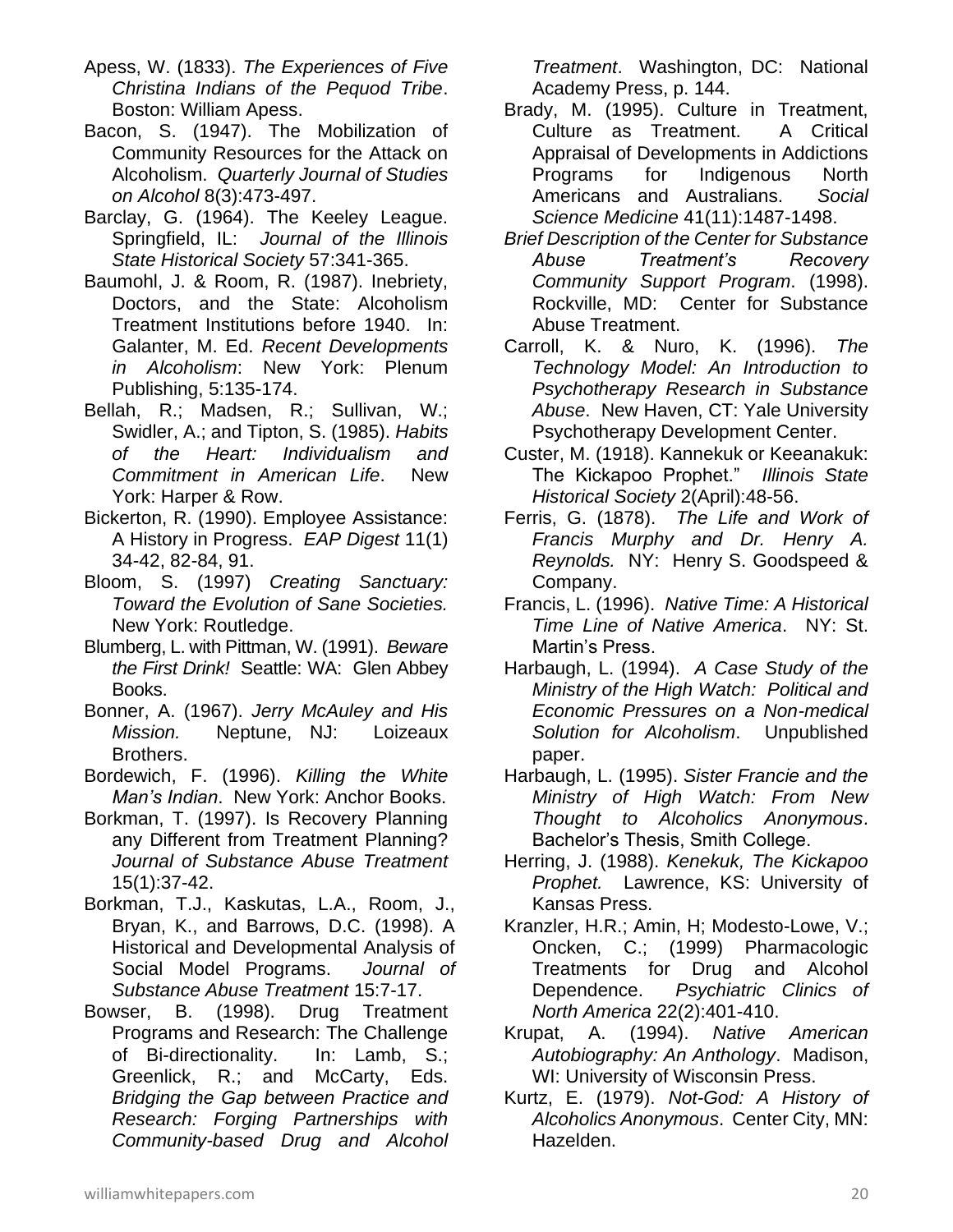- Kurtz, E. & Ketcham, K. (1992). *The Spirituality of Imperfection: Modern Wisdom from Classic Stories.* New York: Bantam Books.
- Kurtz, E. (1997a). Spirituality Workshop. Presented January 10-12, Little Rock, Arkansas.
- Kurtz, E. (1997b). Story, Memory and Identity. Presented at University of Chicago SSA Professional Development Program, October 31.
- Kurtz, E. (1999). Whatever happened to twelve step programs? In: *The Collected Ernie Kurtz*. Wheeling, WV: The Bishop of Books.
- Lasch, C. (1978). *The Culture of Narcissism*. New York: Norton.
- Lewis, T. (1990). *The Medicine Men: Oglala Sioux Ceremony and Healing*. Lincoln: University of Nebraska.
- Lubove, R. (1965). *The Professional Altruist: The Emergence of Social Work as a Career, 1880-1930*. Cambridge, MA: Harvard University Press.
- MacKenzie, D. (1875). *The Appleton Temporary Home: A Record of Work.*  Boston: T.R. Marvin & Sons.
- Marlatt, G. & Gordon, J. (Eds.) (1985). *Relapse Prevention: Maintenance Strategies in the Treatment of Addictive Behaviors*. New York: The Guilford Press.
- Maxwell, M. (1950). The Washingtonian Movement. *Quarterly Journal of Studies on Alcohol* 2:410-451.
- McGovern, T. (1992). Alcoholism and Drug Abuse Counseling: A Personal Reflection. *The Counselor* 10(3):38-46.
- McKnight, J. (1995). *The Careless Society: Community and its Counterfeits*. New York: Basic Books.
- Miller, W.R. & Page, A. (1991). Warm Turkey: Other Routes to Abstinence. *Journal of Substance Abuse Treatment,* 8:227-232.
- Miller, W. & Rollnick, S. (1991). *Motivational Interviewing*. New York: Guilford Press.
- Mitchell, D., Mitchell, C. & Ofshe, R. (1980). *The Light on Synanon.* New York: Seaview Books.
- NAADAC: 20 Years of Leadership and Service. (1992). *The Counselor* 10(3):15- 27.
- Parton, J. (1868). Inebriate Asylums, and a Visit to One. *The Atlantic Monthly* 22: (October) 385-404.
- Patrick, S. (1965). Our Way of Life: A Short History of Narcotics Anonymous, Inc. In: Harmes, E. (Ed.) *Drug Addiction and Youth*. Oxford: Pergammon Press.
- Perry, R. (1935). *The Thought and Character of William James*. Boston: Little, Brown. (Two Volumes), p. 679.
- Prochaska, J. & DiClemente, C. (1986). Toward a Comprehensive Model of Change. In:Miller, W.R. & Heather, N., (Eds.) *Treating Addictive Behaviors: Process of Change*. New York: Plenum Press, pp. 3-27.
- Prochaska, J.; Norcross, J.; & DiClemente, C. (1994). *Changing for the Good*. New York: Avon Books.
- Renaud, S. (1982). "NAAC: Background on Controversy" *The Quarterly*, June. Arlington, VA: National Association of Alcoholism and Drug Abuse Counselors.
- Rieff, P. (1987). *The Triumph of the Therapeutic*. Chicago: University of Chicago Press.
- Specht, H. & Courtney, M. (1994). *Unfaithful Angels: How Social Work Has Failed Its Mission*. New York: The Free Press.
- Stone, B. (1997). *My Years with Narcotics Anonymous.* Joplin, MO: Hulon Pendleton Publishing Co.
- Temple, R. (1886). *A Brief History of the Order of the Sons of Temperance*. NY: The National Temperance Society and Publication House.
- Toennies, F. (1957). *Community and Society* (Gemeinschaft and Gesellschaft, translated by Charles P. Loomis) East Lansing, MI: Michigan State University.
- *Twelfth Annual Report of the Franklin Reformatory Home for Inebriates, of Philadelphia:* Located at Nos. 911 913 and 915 Locust Street. (1884). Philadelphia: Treager & Lamb, Printers.
- Van Dusen, W. & Sherman, S. (1974). Cultural Therapy. *Journal of Psychedelic Drugs* 6(2):173-177.